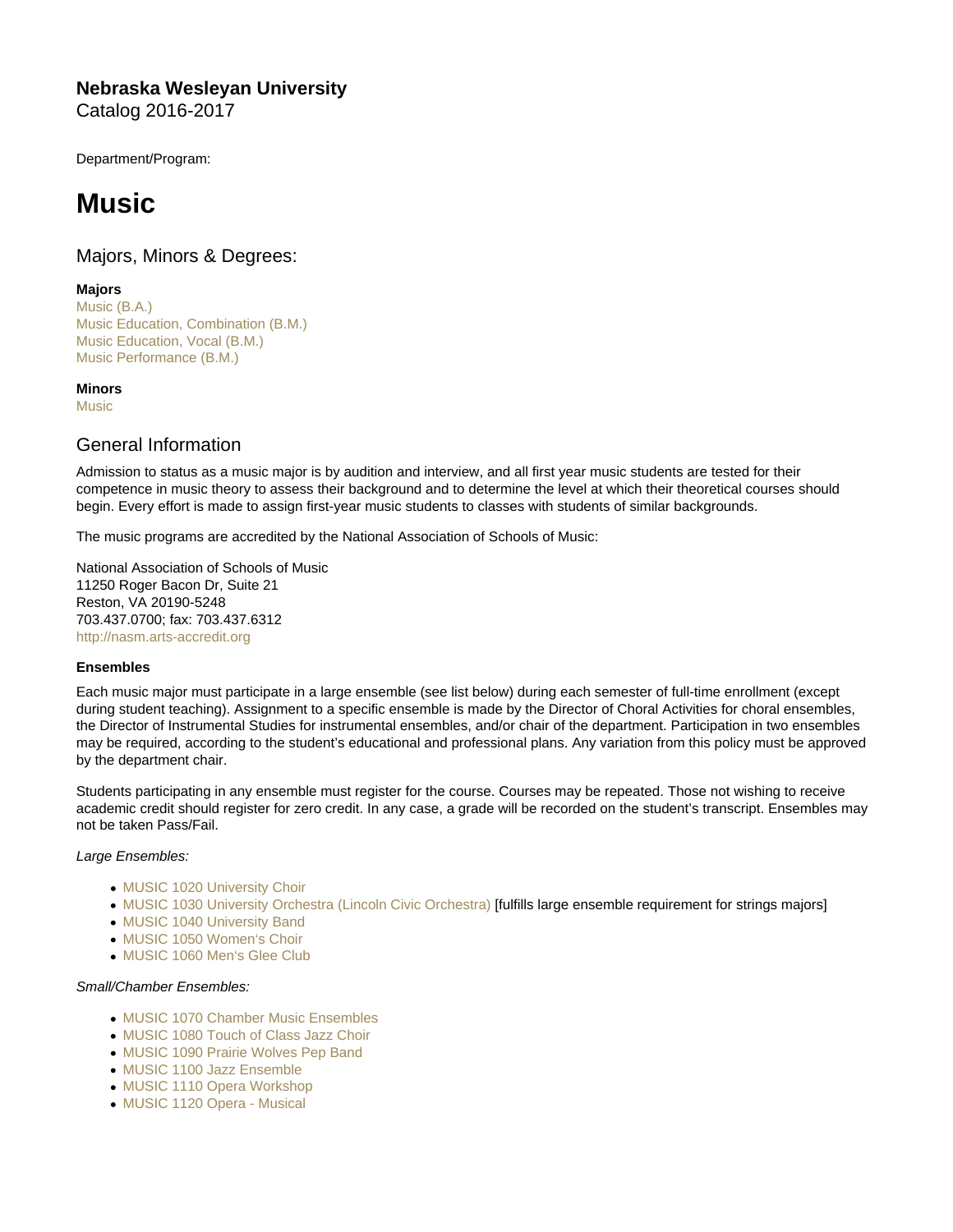#### [MUSIC 1130 Chamber Singers](https://catalog.nebrwesleyan.edu/cc/2021-2022/course/359970)

#### Recital Attendance

Experiencing a variety of live music is a vital part of one's education as a musician. Music majors (B.M. or B.A.) must attend 15 recitals per semester (except when student teaching) as described in the Music Major's Handbook in each semester of residence as a graduation requirement.

All music majors must enroll in and pass [MUSIC 1000 Recitals](https://catalog.nebrwesleyan.edu/cc/2021-2022/course/359957) during each semester of full-time enrollment, with the exception of the semester of student teaching.

#### Recitals and Concerts

Candidates for the Bachelor of Music degree (Music Performance) are required to perform a partial or full recital in the junior year and a full recital in the senior year. Candidates for the Bachelor of Music degree (Music Education) are required to perform a partial or full recital in the senior year in addition to successful completion of student teaching. Bachelor of Arts candidates are required to present a partial or full recital in the senior year. With permission of the music faculty, Bachelor of Arts candidates may substitute a senior research project for the senior recital. Students must enroll in the appropriate applied music course for their major every semester until their senior recital requirement is completed. Permission for any student recital must be received from the music office and is contingent upon a satisfactory hearing by the recital committee. In addition to formal concerts and recitals by student soloists and university ensembles, the department presents opera/musical and opera workshop performances, department student recitals, and faculty solo and chamber music concerts.

#### Piano Proficiency

All music majors must pass a piano proficiency examination. Piano Proficiency and Piano Proficiency Labs [\(MUSIC 1510/](https://catalog.nebrwesleyan.edu/cc/2021-2022/course/359991)[MUSIC](https://catalog.nebrwesleyan.edu/cc/2021-2022/course/362874) [1510L](https://catalog.nebrwesleyan.edu/cc/2021-2022/course/362874) or [MUSIC 1520/](https://catalog.nebrwesleyan.edu/cc/2021-2022/course/359992)[MUSIC 1520L\)](https://catalog.nebrwesleyan.edu/cc/2021-2022/course/362875) must be taken each semester of full-time enrollment until the examination is passed. Any exception, allowing completion of the piano proficiency requirement through enrollment in applied piano lessons instead of enrollment in Piano Proficiency/Piano Proficiency Labs, is at the discretion of the piano faculty. Music education majors must pass piano proficiency before taking [MUSIC 3530 Secondary Instrumental Methods](https://catalog.nebrwesleyan.edu/cc/2021-2022/course/360067), [MUSIC 3540 Elementary General Music](https://catalog.nebrwesleyan.edu/cc/2021-2022/course/360068) [Methods,](https://catalog.nebrwesleyan.edu/cc/2021-2022/course/360068)or [MUSIC 3550 Secondary Vocal Music Methods.](https://catalog.nebrwesleyan.edu/cc/2021-2022/course/360069)

#### Instrument Proficiencies

Music Education majors must demonstrate performance proficiency and pedagogical competency in the areas listed with the requirements for each major emphasis. The proficiencies/competencies may be completed either through 1) enrolling and passing the corresponding techniques class, or 2) passing a proficiency/competency examination. Competencies must be completed before enrolling for student teaching. Exceptions are at the discretion of the chair of the Department of Music.

#### Musicianship Audits-Voice

Musicianship audits are a required part of spring semester juries for all voice majors. Components of the audits are: scales, chords, and sight-reading. Voice majors must pass the audits at a level of proficiency deemed appropriate by the individual student's applied voice teacher.

#### Student Teaching Prerequisites

Before enrolling in student teaching, all music education students must have successfully completed the appropriate method and technique courses in their degree program. Music education students must also complete 100 hours of field experience, pass the Pre-Professional Skills Test (PPST), and be accepted into the Teacher Education Program (TEP).

#### Applied Music

The term "applied music" refers to private instruction in any instrument (including voice). Primary consideration is given to the principles of performance and literature of that instrument. All music majors, regardless of the degree program, must designate a major instrument. Non-music majors may take no more than 1 credit hour in applied music in any instrument in a semester. Students pursuing the Bachelor of Music degree with a music performance major must carry 2 credit hours per semester in their major instrument all four years. Applied music may not be taken Pass/Fail. Any exceptions must be approved by the department chair.

Credit: Credit for applied music instruction is given as follows:

- 3 credit hours (major instruments only) for two 30-minute lessons per week. A minimum of three hours daily practice and participation in department recitals are required.
- 2 credit hours (major instrument only) for one 60-minute lesson per week. Two hours daily practice and participation in department recitals are required.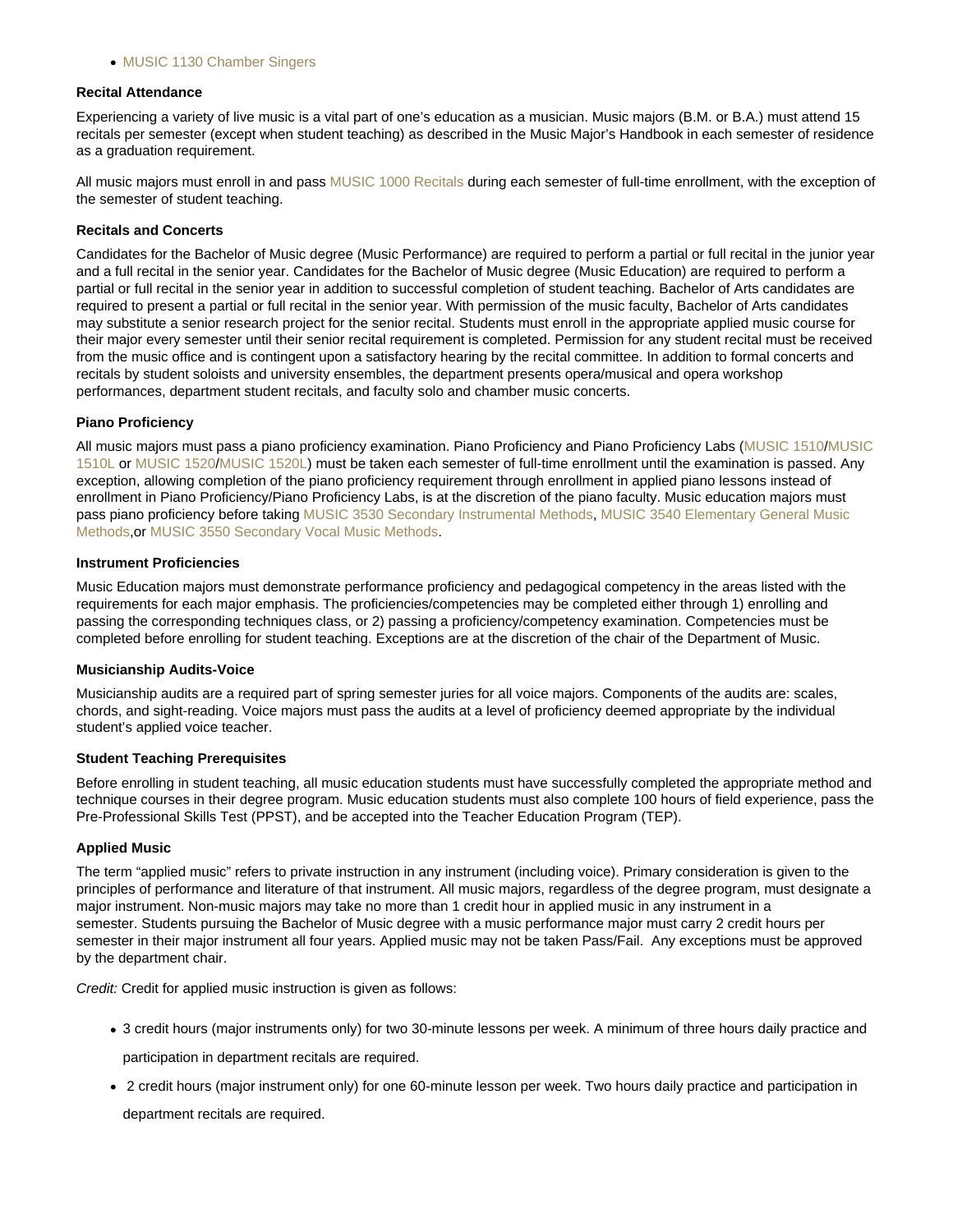1 credit hour for one 30-minute lesson per week. One hour daily practice is required.

Registration: Students may register for one of four levels in applied music courses, numbered as follows:

- 1200-1380: All first-year students or any other students registering for the first or second semester of an instrument except by permission of the department chair.
- 2200-2380: Any student registering for the third or fourth semester of an instrument.
- 3200-3380: Any student registering for the fifth or sixth semester of an instrument.
- 4200-4380: Any student registering for the seventh or eighth semester of an instrument.

Courses may be repeated. No Pass/Fail. Prerequisite: Music majors must have completed the sophomore interview in order to enroll in Music 3200-3380.

Course numbers for applied music are as follows. Each course is offered for 1, 2, or 3 credit hours. Only music majors may register for more than 1 credit hour.

Piano: [MUSIC 1200,](https://catalog.nebrwesleyan.edu/cc/2021-2022/course/359971) [MUSIC 2200](https://catalog.nebrwesleyan.edu/cc/2021-2022/course/360005), [MUSIC 3200,](https://catalog.nebrwesleyan.edu/cc/2021-2022/course/360045) [MUSIC 4200](https://catalog.nebrwesleyan.edu/cc/2021-2022/course/360752) Organ: [MUSIC 1210,](https://catalog.nebrwesleyan.edu/cc/2021-2022/course/359972) [MUSIC 2210](https://catalog.nebrwesleyan.edu/cc/2021-2022/course/360006), [MUSIC 3210,](https://catalog.nebrwesleyan.edu/cc/2021-2022/course/360046) [MUSIC 4210](https://catalog.nebrwesleyan.edu/cc/2021-2022/course/360753) Harpsichord: [MUSIC 1220](https://catalog.nebrwesleyan.edu/cc/2021-2022/course/359973), [MUSIC 2220,](https://catalog.nebrwesleyan.edu/cc/2021-2022/course/360007) [MUSIC 3220](https://catalog.nebrwesleyan.edu/cc/2021-2022/course/360047), [MUSIC 4220](https://catalog.nebrwesleyan.edu/cc/2021-2022/course/360754) Voice: [MUSIC 1230](https://catalog.nebrwesleyan.edu/cc/2021-2022/course/359974), [MUSIC 2230,](https://catalog.nebrwesleyan.edu/cc/2021-2022/course/360008) [MUSIC 3230](https://catalog.nebrwesleyan.edu/cc/2021-2022/course/360048), [MUSIC 4230](https://catalog.nebrwesleyan.edu/cc/2021-2022/course/360755) Flute: [MUSIC 1240,](https://catalog.nebrwesleyan.edu/cc/2021-2022/course/359975) [MUSIC 2240](https://catalog.nebrwesleyan.edu/cc/2021-2022/course/360009), [MUSIC 3240,](https://catalog.nebrwesleyan.edu/cc/2021-2022/course/360049) [MUSIC 4240](https://catalog.nebrwesleyan.edu/cc/2021-2022/course/360756) Oboe: [MUSIC 1250,](https://catalog.nebrwesleyan.edu/cc/2021-2022/course/359976) [MUSIC 2250](https://catalog.nebrwesleyan.edu/cc/2021-2022/course/360010), [MUSIC 3250,](https://catalog.nebrwesleyan.edu/cc/2021-2022/course/360050) [MUSIC 4250](https://catalog.nebrwesleyan.edu/cc/2021-2022/course/360757) Clarinet: [MUSIC 1260,](https://catalog.nebrwesleyan.edu/cc/2021-2022/course/359977) [MUSIC 2260](https://catalog.nebrwesleyan.edu/cc/2021-2022/course/360011), [MUSIC 3260,](https://catalog.nebrwesleyan.edu/cc/2021-2022/course/360051) [MUSIC 4260](https://catalog.nebrwesleyan.edu/cc/2021-2022/course/360758) Saxophone: [MUSIC 1270](https://catalog.nebrwesleyan.edu/cc/2021-2022/course/359978), [MUSIC 2270,](https://catalog.nebrwesleyan.edu/cc/2021-2022/course/360012) [MUSIC 3270](https://catalog.nebrwesleyan.edu/cc/2021-2022/course/360052), [MUSIC 4270](https://catalog.nebrwesleyan.edu/cc/2021-2022/course/360759) Bassoon: [MUSIC 1280,](https://catalog.nebrwesleyan.edu/cc/2021-2022/course/359979) [MUSIC 2280](https://catalog.nebrwesleyan.edu/cc/2021-2022/course/360013), [MUSIC 3280,](https://catalog.nebrwesleyan.edu/cc/2021-2022/course/360053) [MUSIC 4280](https://catalog.nebrwesleyan.edu/cc/2021-2022/course/360760) French Horn: [MUSIC 1290,](https://catalog.nebrwesleyan.edu/cc/2021-2022/course/359980) [MUSIC 2290](https://catalog.nebrwesleyan.edu/cc/2021-2022/course/360014), [MUSIC 3290,](https://catalog.nebrwesleyan.edu/cc/2021-2022/course/360054) [MUSIC 4290](https://catalog.nebrwesleyan.edu/cc/2021-2022/course/360761) Trumpet: [MUSIC 1300](https://catalog.nebrwesleyan.edu/cc/2021-2022/course/359981), [MUSIC 2300,](https://catalog.nebrwesleyan.edu/cc/2021-2022/course/360015) [MUSIC 3300](https://catalog.nebrwesleyan.edu/cc/2021-2022/course/360055), [MUSIC 4300](https://catalog.nebrwesleyan.edu/cc/2021-2022/course/360762) Trombone and Baritone: [MUSIC 1310](https://catalog.nebrwesleyan.edu/cc/2021-2022/course/359982), [MUSIC 2310,](https://catalog.nebrwesleyan.edu/cc/2021-2022/course/360016) [MUSIC 3310](https://catalog.nebrwesleyan.edu/cc/2021-2022/course/360056), [MUSIC 4310](https://catalog.nebrwesleyan.edu/cc/2021-2022/course/360763) Tuba: [MUSIC 1320](https://catalog.nebrwesleyan.edu/cc/2021-2022/course/359983), [MUSIC 2320,](https://catalog.nebrwesleyan.edu/cc/2021-2022/course/360017) [MUSIC 3320](https://catalog.nebrwesleyan.edu/cc/2021-2022/course/360057), [MUSIC 4320](https://catalog.nebrwesleyan.edu/cc/2021-2022/course/360764) Percussion: [MUSIC 1330](https://catalog.nebrwesleyan.edu/cc/2021-2022/course/359984), [MUSIC 2330,](https://catalog.nebrwesleyan.edu/cc/2021-2022/course/360018) [MUSIC 3330](https://catalog.nebrwesleyan.edu/cc/2021-2022/course/360058), [MUSIC 4330](https://catalog.nebrwesleyan.edu/cc/2021-2022/course/360765) Guitar: [MUSIC 1340](https://catalog.nebrwesleyan.edu/cc/2021-2022/course/359985), [MUSIC 2340,](https://catalog.nebrwesleyan.edu/cc/2021-2022/course/360019) [MUSIC 3340](https://catalog.nebrwesleyan.edu/cc/2021-2022/course/360059), [MUSIC 4340](https://catalog.nebrwesleyan.edu/cc/2021-2022/course/360766) Violin: [MUSIC 1350,](https://catalog.nebrwesleyan.edu/cc/2021-2022/course/359986) [MUSIC 2350](https://catalog.nebrwesleyan.edu/cc/2021-2022/course/360020), [MUSIC 3350,](https://catalog.nebrwesleyan.edu/cc/2021-2022/course/360060) [MUSIC 4350](https://catalog.nebrwesleyan.edu/cc/2021-2022/course/360767) Viola: [MUSIC 1360,](https://catalog.nebrwesleyan.edu/cc/2021-2022/course/359987) [MUSIC 2360](https://catalog.nebrwesleyan.edu/cc/2021-2022/course/360021), [MUSIC 3360,](https://catalog.nebrwesleyan.edu/cc/2021-2022/course/360061) [MUSIC 4360](https://catalog.nebrwesleyan.edu/cc/2021-2022/course/360768) Cello: [MUSIC 1370](https://catalog.nebrwesleyan.edu/cc/2021-2022/course/359988), [MUSIC 2370,](https://catalog.nebrwesleyan.edu/cc/2021-2022/course/360022) [MUSIC 3370](https://catalog.nebrwesleyan.edu/cc/2021-2022/course/360062), [MUSIC 4370](https://catalog.nebrwesleyan.edu/cc/2021-2022/course/360769) String Bass: [MUSIC 1380,](https://catalog.nebrwesleyan.edu/cc/2021-2022/course/359989) [MUSIC 2380](https://catalog.nebrwesleyan.edu/cc/2021-2022/course/360023), [MUSIC 3380](https://catalog.nebrwesleyan.edu/cc/2021-2022/course/360063) [MUSIC 4380](https://catalog.nebrwesleyan.edu/cc/2021-2022/course/360770)

# Courses

#### [MUSIC 1000 Recitals](https://catalog.nebrwesleyan.edu/node/306786) (0 hours)

Student must attend 15 approved recitals, concerts, or performances during the semester. Pass/Fail only.

#### [MUSIC 1020 University Choir](https://catalog.nebrwesleyan.edu/node/306788) (0-1 hour)

Large mixed-voice premiere choral ensemble. Performs concerts at home and on annual tours. Prerequisite(s): Admission by audition. (Offered each semester with full-year enrollment expectation.)

Archway Curriculum: Foundational Literacies: Creative and Performing Arts

[MUSIC 1030 University Orchestra \(Lincoln Civic Orchestra\)](https://catalog.nebrwesleyan.edu/node/306789) (0-1 hour)

Large orchestral ensemble made up of strings, winds, and percussion. Prerequisite(s): Admission by audition or permission of the instructor. (Offered each semester with full-year enrollment expectation.)

Archway Curriculum: Foundational Literacies: Creative and Performing Arts

#### [MUSIC 1040 University Band](https://catalog.nebrwesleyan.edu/node/306790) (0-1 hour)

Large symphonic ensemble made up of winds and percussion. Performs concerts at home and on annual tours. Prerequisite(s): Admission by audition or permission of the instructor. (Offered each semester with full-year enrollment expectation.)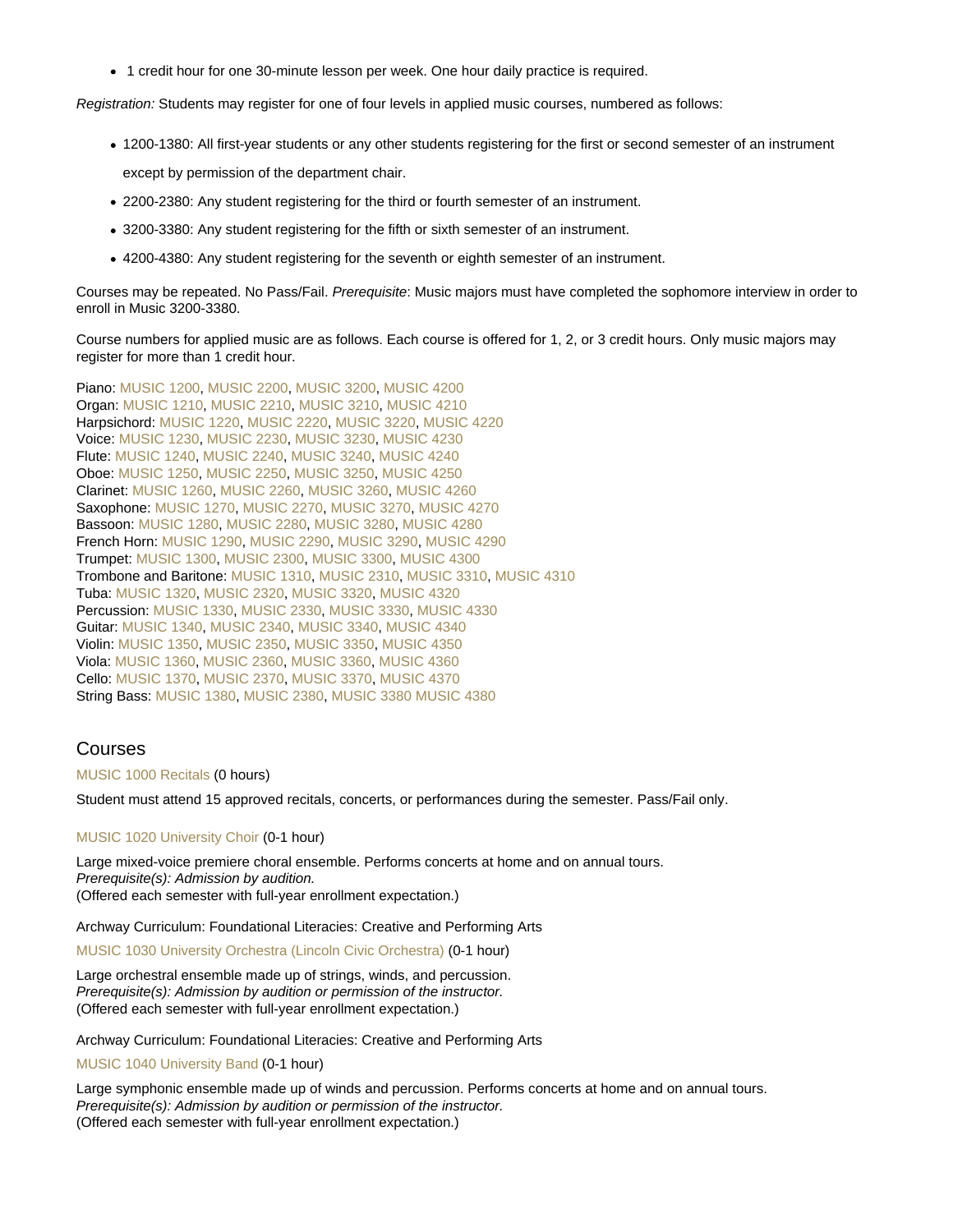#### Archway Curriculum: Foundational Literacies: Creative and Performing Arts

[MUSIC 1050 Women's Choir](https://catalog.nebrwesleyan.edu/node/306791) (0-1 hour)

Non-audition ensemble that performs a variety of choral literature.

#### Archway Curriculum: Foundational Literacies: Creative and Performing Arts

[MUSIC 1060 Men's Glee Club](https://catalog.nebrwesleyan.edu/node/306792) (0-1 hours)

Non-audition ensemble that performs a variety of choral literature.

Archway Curriculum: Foundational Literacies: Creative and Performing Arts

#### [MUSIC 1070 Chamber Music Ensembles](https://catalog.nebrwesleyan.edu/node/306793) (0-1 hour)

A variety of chamber ensembles (quartets, quintets, octets, etc.) that perform a variety of chamber music appropriate to the ensemble.

Prerequisite(s): Permission of instructor.

Archway Curriculum: Foundational Literacies: Creative and Performing Arts

[MUSIC 1080 Touch of Class Jazz Choir](https://catalog.nebrwesleyan.edu/node/306794) (0-1 hour)

Approximately sixteen-voice vocal jazz ensemble that performs a variety of jazz styles during concerts at home and on annual tours.

Prerequisite(s): Admission by audition.

(Offered each semester with full year enrollment expectation.)

Archway Curriculum: Foundational Literacies: Creative and Performing Arts

#### [MUSIC 1090 Prairie Wolves Pep Band](https://catalog.nebrwesleyan.edu/node/306795) (0-1 hour)

The Prairie Wolves Pep Band provides musical entertainment at various Nebraska Wesleyan University football and basketball events on campus. The music played in the pep band includes examples from swing, jazz, classic rock and roll, and other appropriate genres.

Archway Curriculum: Foundational Literacies: Creative and Performing Arts

[MUSIC 1100 Jazz Ensemble](https://catalog.nebrwesleyan.edu/node/306796) (0-1 hour)

Seventeen-piece big band that performs a variety of jazz styles during concerts at home and on annual tours. Prerequisite(s): Admission by audition or permission of the instructor. (Offered each semester with full-year enrollment expectation.)

#### Archway Curriculum: Foundational Literacies: Creative and Performing Arts

[MUSIC 1110 Opera Workshop](https://catalog.nebrwesleyan.edu/node/306797) (0-1 hour)

Operatic ensemble that performs several scenes from various operas. Prerequisite(s): Admission by permission of the instructor. (Normally offered each fall semester.)

Archway Curriculum: Foundational Literacies: Creative and Performing Arts

[MUSIC 1120 Opera - Musical](https://catalog.nebrwesleyan.edu/node/306798) (0-1 hour)

Operatic ensemble that performs opera productions in their entirety. Prerequisite(s): Admission by audition of permission of the instructor. (Normally offered each spring semester.)

#### Archway Curriculum: Foundational Literacies: Creative and Performing Arts

[MUSIC 1130 Chamber Singers](https://catalog.nebrwesleyan.edu/node/306799) (0-1 hour)

Approximately sixteen-voice choral chamber ensemble that performs concerts and presents the annual Elizabethan Christmas Feast.

Prerequisite(s): Admission by audition.

(Offered each semester with full-year enrollment expectation.)

Archway Curriculum: Foundational Literacies: Creative and Performing Arts

[MUSIC 1140 Cover Band/Rock Band](https://catalog.nebrwesleyan.edu/node/315452) (3 hours)

In this Creative and Performing Arts Elective course that is situated within the Chaos Thread, students will develop skills necessary to learn how to play an instrument or sing, and to create their own arrangements and compositions within small student-led groups. This course is designed for students with little to no formal musical training to learn how to create their own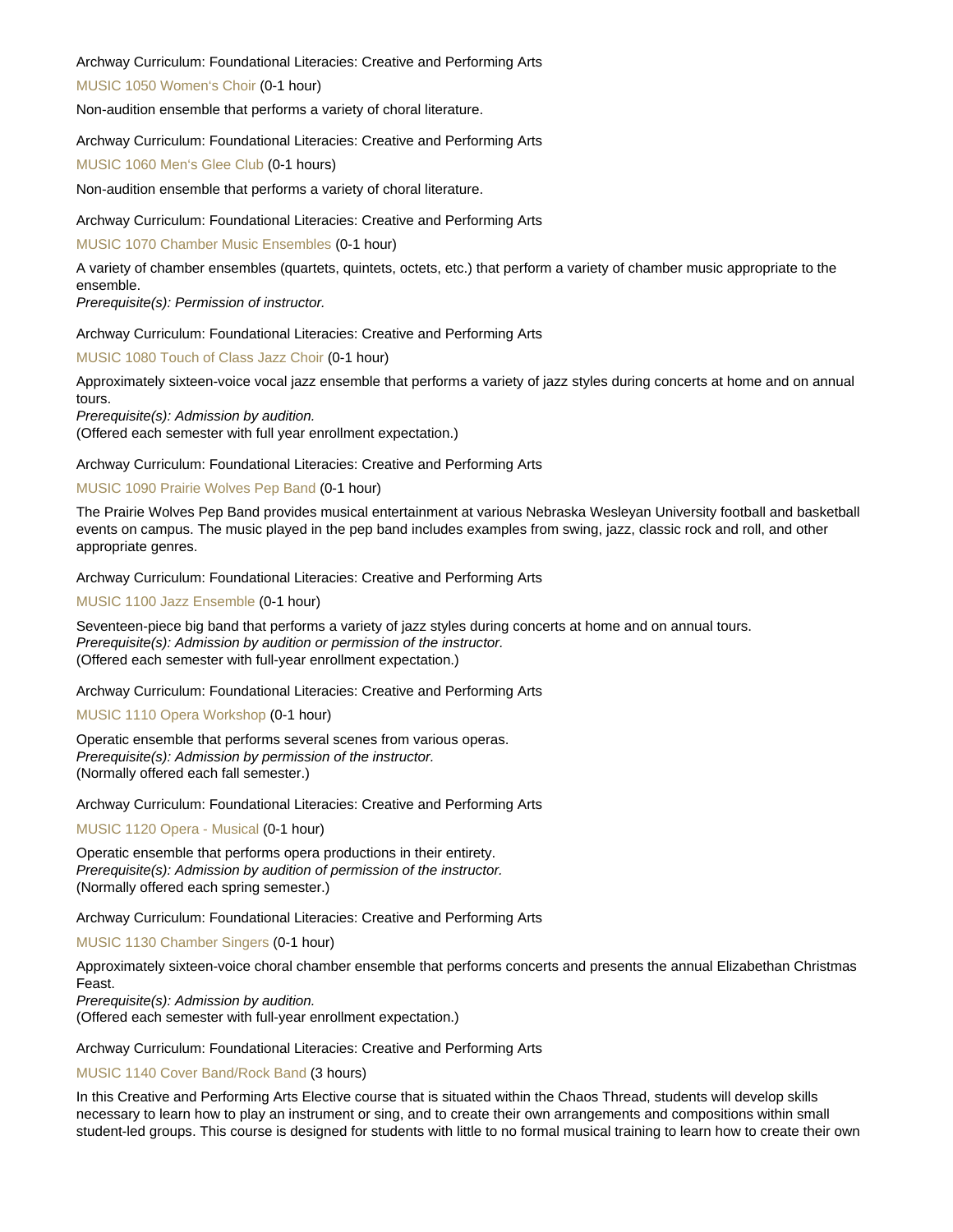music using informal music learning methods – methods that are not always acknowledged as having merit both in process and in genre, especially within the area of academic music. The teacher will act as a facilitator of space and at times a coach, mentor, or apprentice as appropriate so that students drive the learning and the creating of their own music to the end of performing and/or recording it. The assigned readings, class discussion, and students' musical creations will focus on the radical differences between the formal music learning practices done in classrooms and the informal music learning practices used by many musicians outside of the formal classroom setting. There are no pre-requisites to take this course. Students will be learning to play instruments and using electronic software; students can use their own instruments and electronics as appropriate to the course projects, but materials will be provided as needed.

(Normally offered each spring semester.)

Archway Curriculum: Foundational Literacies: Creative and Performing Arts Archway Curriculum: Integrative Core: Chaos Thread

[MUSIC 1200 Piano](https://catalog.nebrwesleyan.edu/node/306800) (1-3 hours)

Private instruction in piano. No P/F. Prerequisite(s): Permission of instructor.

Archway Curriculum: Foundational Literacies: Creative and Performing Arts

[MUSIC 1210 Organ](https://catalog.nebrwesleyan.edu/node/306801) (1-3 hours)

Private instruction in organ. No P/F. Prerequisite(s): Permission of instructor.

Archway Curriculum: Foundational Literacies: Creative and Performing Arts

[MUSIC 1220 Harpsichord](https://catalog.nebrwesleyan.edu/node/306802) (1-3 hours)

Private instruction in harpsichord. No P/F. Prerequisite(s): Permission of instructor.

Archway Curriculum: Foundational Literacies: Creative and Performing Arts

[MUSIC 1230 Voice](https://catalog.nebrwesleyan.edu/node/306803) (1-3 hours)

Private instruction in voice. No P/F. Prerequisite(s): Permission of instructor.

Archway Curriculum: Foundational Literacies: Creative and Performing Arts

[MUSIC 1240 Flute](https://catalog.nebrwesleyan.edu/node/306804) (1-3 hours)

Private instruction in flute. No P/F. Prerequisite(s): Permission of instructor.

Archway Curriculum: Foundational Literacies: Creative and Performing Arts

[MUSIC 1250 Oboe](https://catalog.nebrwesleyan.edu/node/306805) (1-3 hours)

Private instruction in oboe. No P/F. Prerequisite(s): Permission of instructor.

Archway Curriculum: Foundational Literacies: Creative and Performing Arts

[MUSIC 1260 Clarinet](https://catalog.nebrwesleyan.edu/node/306806) (1-3 hours)

Private instruction in clarinet. No P/F. Prerequisite(s): Permission of instructor.

Archway Curriculum: Foundational Literacies: Creative and Performing Arts

[MUSIC 1270 Saxophone](https://catalog.nebrwesleyan.edu/node/306807) (1-3 hours)

Private instruction in saxophone. No P/F. Prerequisite(s): Permission of instructor.

Archway Curriculum: Foundational Literacies: Creative and Performing Arts

[MUSIC 1280 Bassoon](https://catalog.nebrwesleyan.edu/node/306808) (1-3 hours)

Private instruction in bassoon. No P/F. Prerequisite(s): Permission of instructor.

Archway Curriculum: Foundational Literacies: Creative and Performing Arts

[MUSIC 1290 French Horn](https://catalog.nebrwesleyan.edu/node/306809) (1-3 hours)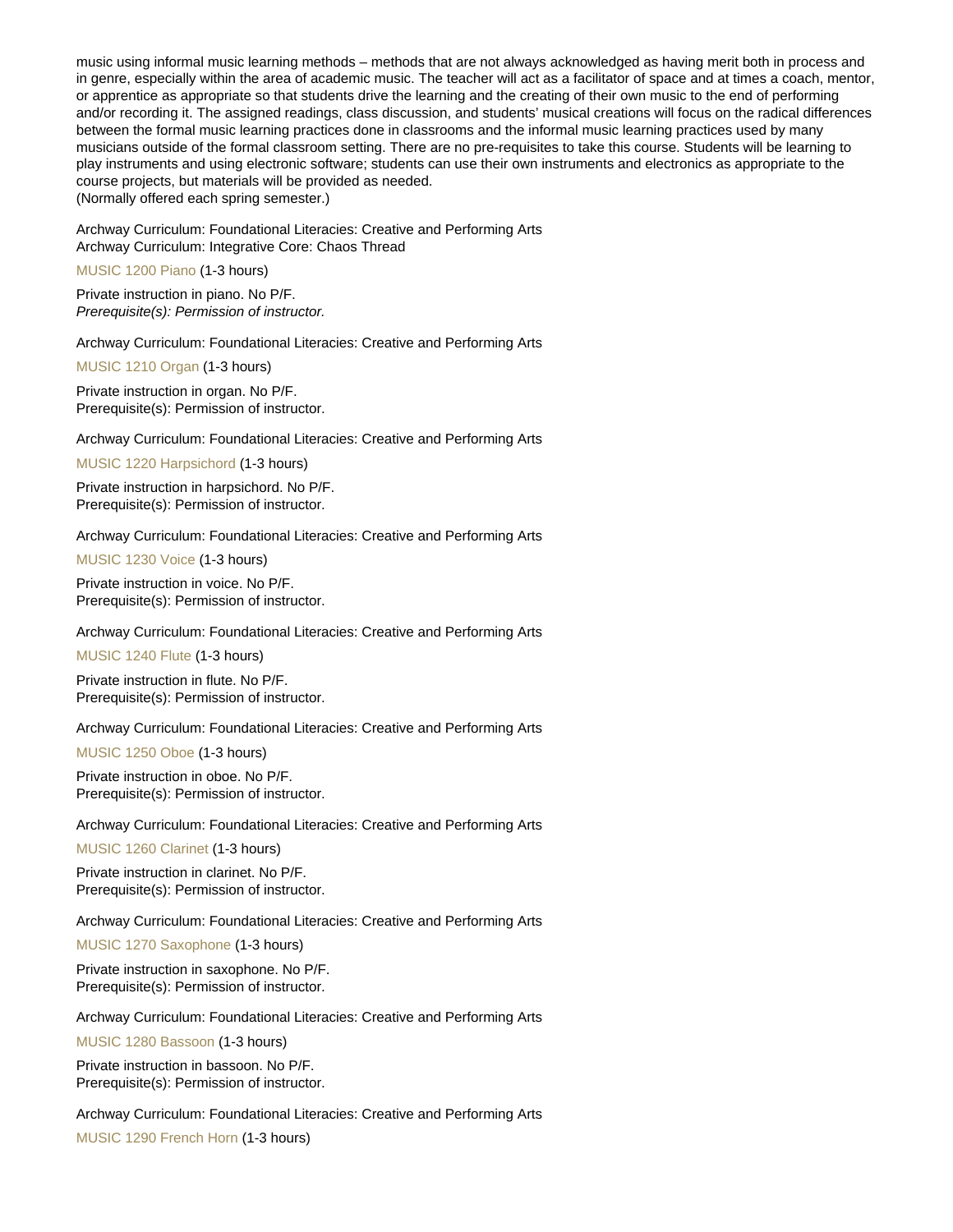Private instruction in french horn. No P/F. Prerequisite(s): Permission of instructor.

Archway Curriculum: Foundational Literacies: Creative and Performing Arts

[MUSIC 1300 Trumpet](https://catalog.nebrwesleyan.edu/node/306810) (1-3 hours)

Private instruction in trumpet. No P/F. Prerequisite(s): Permission of instructor.

Archway Curriculum: Foundational Literacies: Creative and Performing Arts

[MUSIC 1310 Trombone and Baritone](https://catalog.nebrwesleyan.edu/node/306811) (1-3 hours)

Private instruction in trombone and baritone. No P/F. Prerequisite(s): Permission of instructor.

Archway Curriculum: Foundational Literacies: Creative and Performing Arts

[MUSIC 1320 Tuba](https://catalog.nebrwesleyan.edu/node/306812) (1-3 hours)

Private instruction in tuba. No P/F. Prerequisite(s): Permission of instructor.

Archway Curriculum: Foundational Literacies: Creative and Performing Arts

[MUSIC 1330 Percussion](https://catalog.nebrwesleyan.edu/node/306813) (1-3 hours)

Private instruction in percussion. No P/F. Prerequisite(s): Permission of instructor.

Archway Curriculum: Foundational Literacies: Creative and Performing Arts

[MUSIC 1340 Guitar](https://catalog.nebrwesleyan.edu/node/306814) (1-3 hours)

Private instruction in guitar. No P/F. Prerequisite(s): Permission of instructor.

Archway Curriculum: Foundational Literacies: Creative and Performing Arts

[MUSIC 1350 Violin](https://catalog.nebrwesleyan.edu/node/306815) (1-3 hours)

Private instruction in violin. No P/F. Prerequisite(s): Permission of instructor.

Archway Curriculum: Foundational Literacies: Creative and Performing Arts

[MUSIC 1360 Viola](https://catalog.nebrwesleyan.edu/node/306816) (1-3 hours)

Private instruction in viola. No P/F. Prerequisite(s): Permission of instructor.

Archway Curriculum: Foundational Literacies: Creative and Performing Arts

[MUSIC 1370 Cello](https://catalog.nebrwesleyan.edu/node/306817) (1-3 hours)

Private instruction in cello. No P/F. Prerequisite(s): Permission of instructor.

Archway Curriculum: Foundational Literacies: Creative and Performing Arts

[MUSIC 1380 String Bass](https://catalog.nebrwesleyan.edu/node/306818) (1-3 hours)

Private instruction in string bass. No P/F. Prerequisite(s): Permission of instructor.

Archway Curriculum: Foundational Literacies: Creative and Performing Arts

[MUSIC 1500 Piano Fundamentals](https://catalog.nebrwesleyan.edu/node/306819) (1 hour)

A course for music majors with minimal or no piano training to prepare them for [MUSIC 1510 Piano Proficiency I.](https://catalog.nebrwesleyan.edu/cc/2021-2022/course/359991) Course is taught as a private 30-minute piano lesson once a week.

#### [MUSIC 1510 Piano Proficiency I](https://catalog.nebrwesleyan.edu/node/306820) (1 hour)

Weekly 30-minute piano lessons with one-on-one instruction. Lessons will explore piano repertoire appropriate to the student's ability level, and piano proficiency skills, including major and minor scales and cadence shords, harmonization and transposition,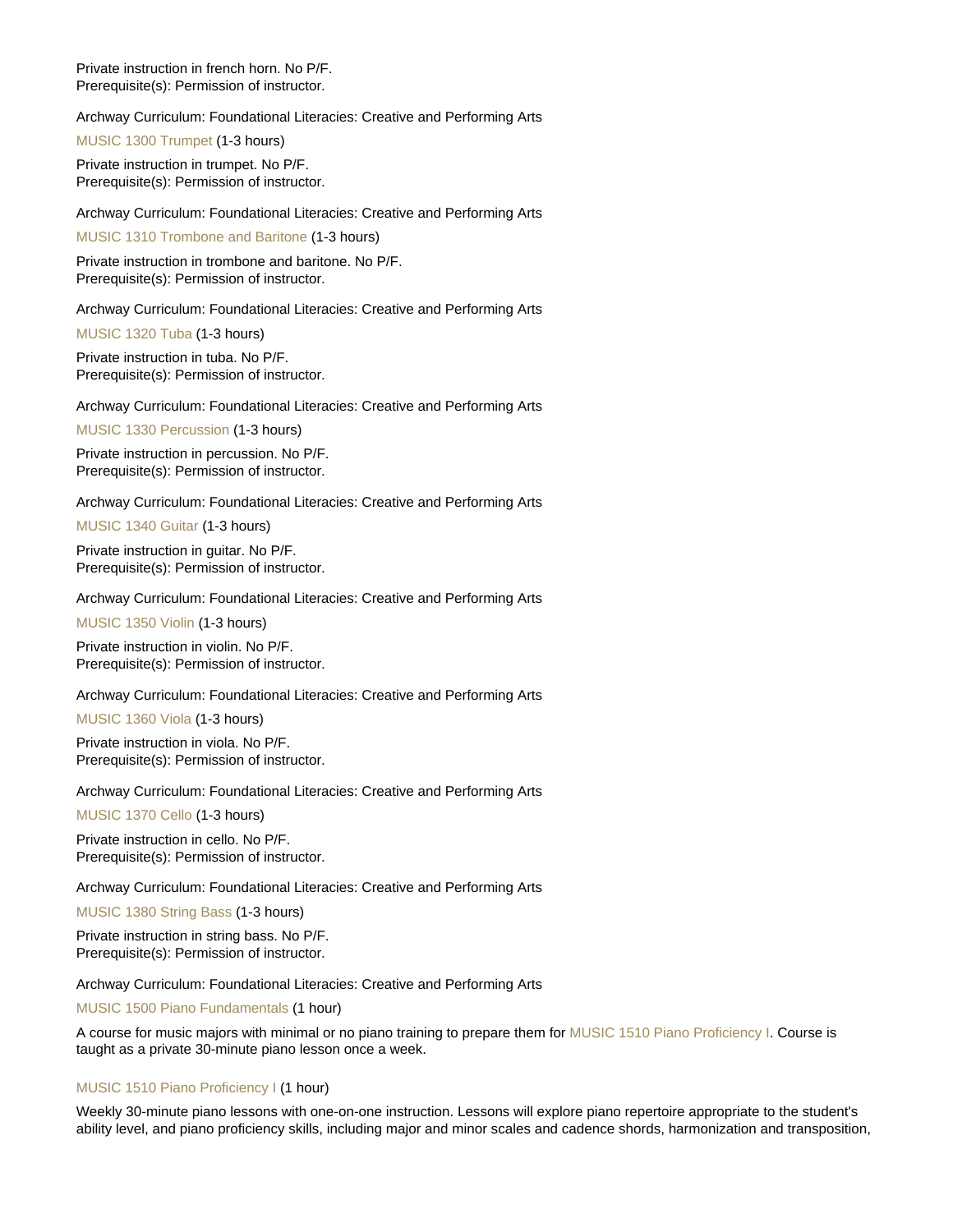#### and improvisation.

#### [MUSIC 1510L Piano Proficiency 1 Lab](https://catalog.nebrwesleyan.edu/node/310197) (0 hours)

Group piano instruction taught in the electronic piano laboratory once each week. Emphasis on mastering the piano proficiency skills of major and minor scales and cadence chords, harmonization and transposition and improvisation at the piano. P/F Only.

### [MUSIC 1520 Piano Proficiency II](https://catalog.nebrwesleyan.edu/node/306821) (1 hour)

Weekly 30-minute piano lessons with one-on-one instruction. Lessons will explore piano repertoire appropriate to the student's ability level, and piano proficiency skills, including sight-reading hymn style piano writing and open score reading.

#### [MUSIC 1520L Piano Proficiency II Lab](https://catalog.nebrwesleyan.edu/node/310198) (0 hours)

Group piano instruction taught in the electronic piano laboratory once each week. Emphasis on mastering the piano proficiency skills of sight-reading hymn style piano writing, and open score reading. P/F Only.

#### [MUSIC 1540 Woodwind Techniques](https://catalog.nebrwesleyan.edu/node/306823) (1 hour)

Class instruction on all woodwind instruments with emphasis on performance and teaching techniques. Students will develop proficiency on three woodwind instruments.

#### Archway Curriculum: Foundational Literacies: Creative and Performing Arts

[MUSIC 1550 Brass Techniques](https://catalog.nebrwesleyan.edu/node/306824) (1 hour)

Class instruction on all brass instruments with emphasis on performance and teaching techniques. Students will develop proficiency on three brass instruments.

#### Archway Curriculum: Foundational Literacies: Creative and Performing Arts

[MUSIC 1560 String Techniques](https://catalog.nebrwesleyan.edu/node/306825) (1 hour)

Class instruction in violin, viola, cello, and bass with emphasis on performance and teaching techniques.

Archway Curriculum: Foundational Literacies: Creative and Performing Arts

[MUSIC 1570 Percussion Techniques](https://catalog.nebrwesleyan.edu/node/306826) (1 hour)

Class instruction in the performance and teaching techniques of percussion instruments.

#### Archway Curriculum: Foundational Literacies: Creative and Performing Arts

[MUSIC 1580 Guitar Techniques](https://catalog.nebrwesleyan.edu/node/306827) (1 hour)

Class instruction in the performance and teaching techniques of guitar.

#### Archway Curriculum: Foundational Literacies: Creative and Performing Arts

#### [MUSIC 1590FYW Introduction to Music Education](https://catalog.nebrwesleyan.edu/node/309880) (2 hours)

This course is the first Music Education course students will take in the professional sequence of music teacher education at Nebraska Wesleyan University. The purpose of the course is to introduce students to the music classroom and the issues, requirements, and duties of classroom music teachers. It is designed to help students decide whether to continue coursework in the field of music education. This course is a prerequisite to further work in the department. Because the course provides firstyear writing credit, students will be engaged in formal and informal types of writing. The types of assignments they will complete will include descriptive, summary and analysis, and instructional writing assignments. Prerequisite(s): Permission of the instructor.

Corequisite(s): [EDUC 1750 Field Experience.](https://catalog.nebrwesleyan.edu/cc/2021-2022/course/359734)

#### Archway Curriculum: First-Year Curriculum: First-Year Writing

#### [MUSIC 1610 Fundamentals of Music Theory](https://catalog.nebrwesleyan.edu/node/306828) (3 hours)

A review of the fundamentals of music (scales, key signatures, intervals) and the presentation of triads and their harmonic and melodic implications.

#### [MUSIC 1620 Fundamentals of Basic Musicianship](https://catalog.nebrwesleyan.edu/node/306829) (1 hour)

A graded course in the fundamentals of sight-singing; sight-reading, and ear training. Exercises in rhythm; meter; clef-reading; scales; intervals; error correction; singing of single melodies; duets and simple harmonic patterns; drills in rhythmic and melodic coordination; and rhythmic, melodic, and elementary harmonic dictation. Corequisite(s): [MUSIC 1610 Fundamentals of Music Theory.](https://catalog.nebrwesleyan.edu/cc/2021-2022/course/359999)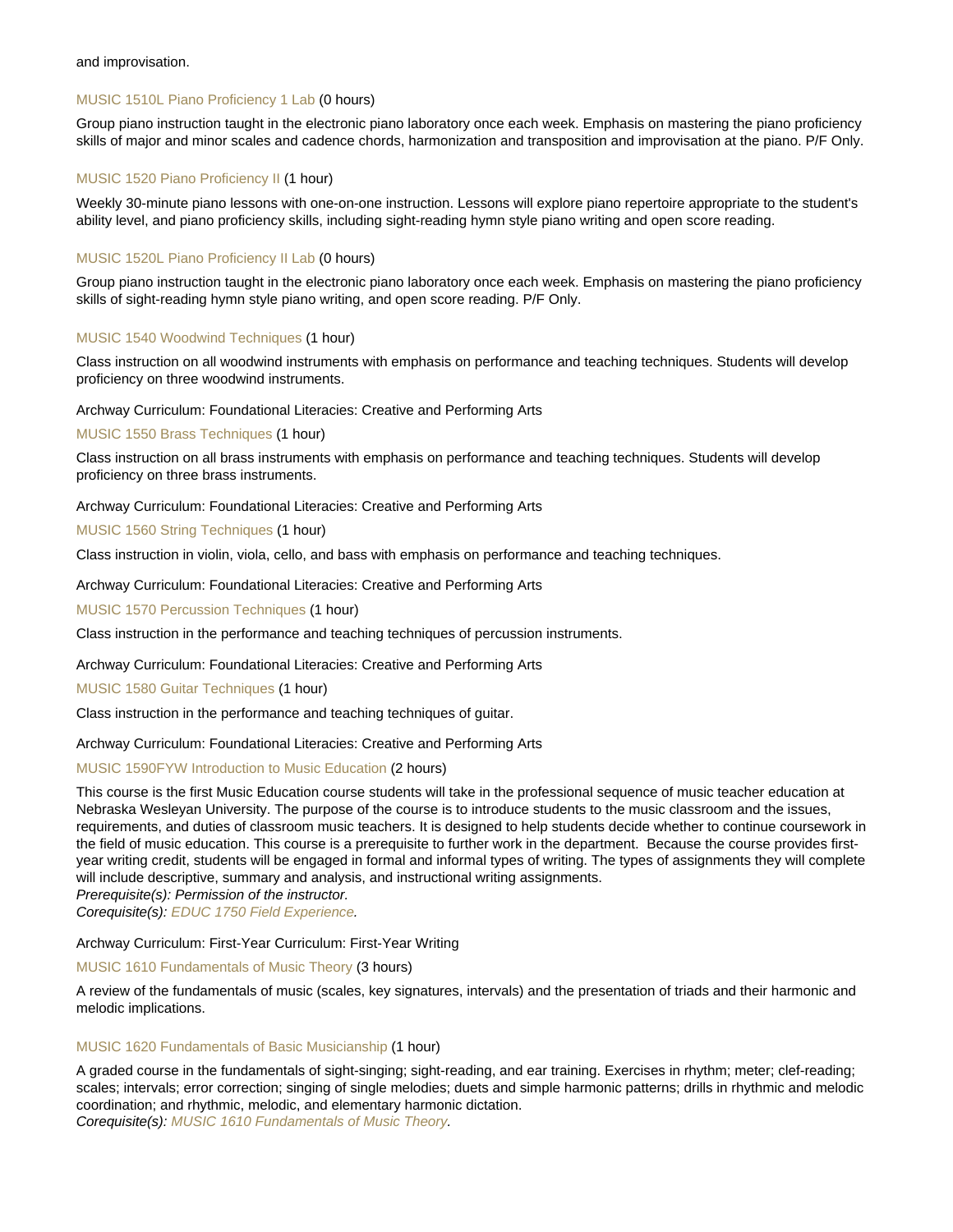#### [MUSIC 1630 Music Theory II](https://catalog.nebrwesleyan.edu/node/306830) (3 hours)

A continuation of [MUSIC 1610](https://catalog.nebrwesleyan.edu/cc/2021-2022/course/359999) I including inversions of triads, non-harmonic tones, dominant seventh chords, and their resolutions. Emphasis is on four-part writing and analysis of music from the Common Practice Period. Prerequisite(s): [MUSIC 1610 Fundamentals of Music Theory](https://catalog.nebrwesleyan.edu/cc/2021-2022/course/359999) or permission of the instructor.

#### [MUSIC 1640 Musicianship II](https://catalog.nebrwesleyan.edu/node/306831) (1 hour)

Continuation of [MUSIC 1620 Fundamentals of Basic Musicianship](https://catalog.nebrwesleyan.edu/cc/2021-2022/course/360000). Prerequisite(s): [MUSIC 1610 Fundamentals of Music Theory](https://catalog.nebrwesleyan.edu/cc/2021-2022/course/359999) and [MUSIC 1620 Fundamentals of Basic Musicianship](https://catalog.nebrwesleyan.edu/cc/2021-2022/course/360000) or permission of the instructor. Corequisite(s): [MUSIC 1630 Music Theory II.](https://catalog.nebrwesleyan.edu/cc/2021-2022/course/360001)

#### [MUSIC 1700 Music Technology, Introduction to Music Technology](https://catalog.nebrwesleyan.edu/node/306832) (1 hour)

An introduction to basic Macintosh computer operation, MIDI and synthesis, sequencing and notation software, and basic use of the internet. The course may be repeated.

Prerequisite(s): [MUSIC 1630 Music Theory II](https://catalog.nebrwesleyan.edu/cc/2021-2022/course/360001) or permission of the instructor.

#### [MUSIC 1800 Music Appreciation](https://catalog.nebrwesleyan.edu/node/308746) (3 hours)

An introduction to the art of music with emphasis on aural skills, historical styles, musical forms, and the general literature of music. Not open to music majors. (Normally offered alternate fall semesters)

#### [MUSIC 1900 Selected Topics](https://catalog.nebrwesleyan.edu/node/306833) (1-5 hours)

A course designed to treat subject matter not covered in other departmental courses or to provide intermediate-level study of subject matter introduced in other courses. The title, content, and credit will be determined by current mutual interests of students and faculty.

[MUSIC 2200 Piano](https://catalog.nebrwesleyan.edu/node/306834) (1-3 hours)

Private instruction in piano. No P/F. Prerequisite(s): Permission of instructor.

#### Archway Curriculum: Foundational Literacies: Creative and Performing Arts

[MUSIC 2210 Organ](https://catalog.nebrwesleyan.edu/node/306835) (1-3 hours)

Private instruction in organ. No P/F. Prerequisite(s): Permission of instructor.

#### Archway Curriculum: Foundational Literacies: Creative and Performing Arts

[MUSIC 2220 Harpsichord](https://catalog.nebrwesleyan.edu/node/306836) (1-3 hours)

Private instruction in harpsichord. No P/F. Prerequisite(s): Permission of instructor.

Archway Curriculum: Foundational Literacies: Creative and Performing Arts

[MUSIC 2230 Voice](https://catalog.nebrwesleyan.edu/node/306837) (1-3 hours)

Private instruction in voice. No P/F. Prerequisite(s): Permission of instructor.

Archway Curriculum: Foundational Literacies: Creative and Performing Arts

[MUSIC 2240 Flute](https://catalog.nebrwesleyan.edu/node/306838) (1-3 hours)

Private instruction in flute. No P/F. Prerequisite(s): Permission of instructor.

Archway Curriculum: Foundational Literacies: Creative and Performing Arts

[MUSIC 2250 Oboe](https://catalog.nebrwesleyan.edu/node/306839) (1-3 hours)

Private instruction in oboe. No P/F. Prerequisite(s): Permission of instructor.

Archway Curriculum: Foundational Literacies: Creative and Performing Arts [MUSIC 2260 Clarinet](https://catalog.nebrwesleyan.edu/node/306840) (1-3 hours)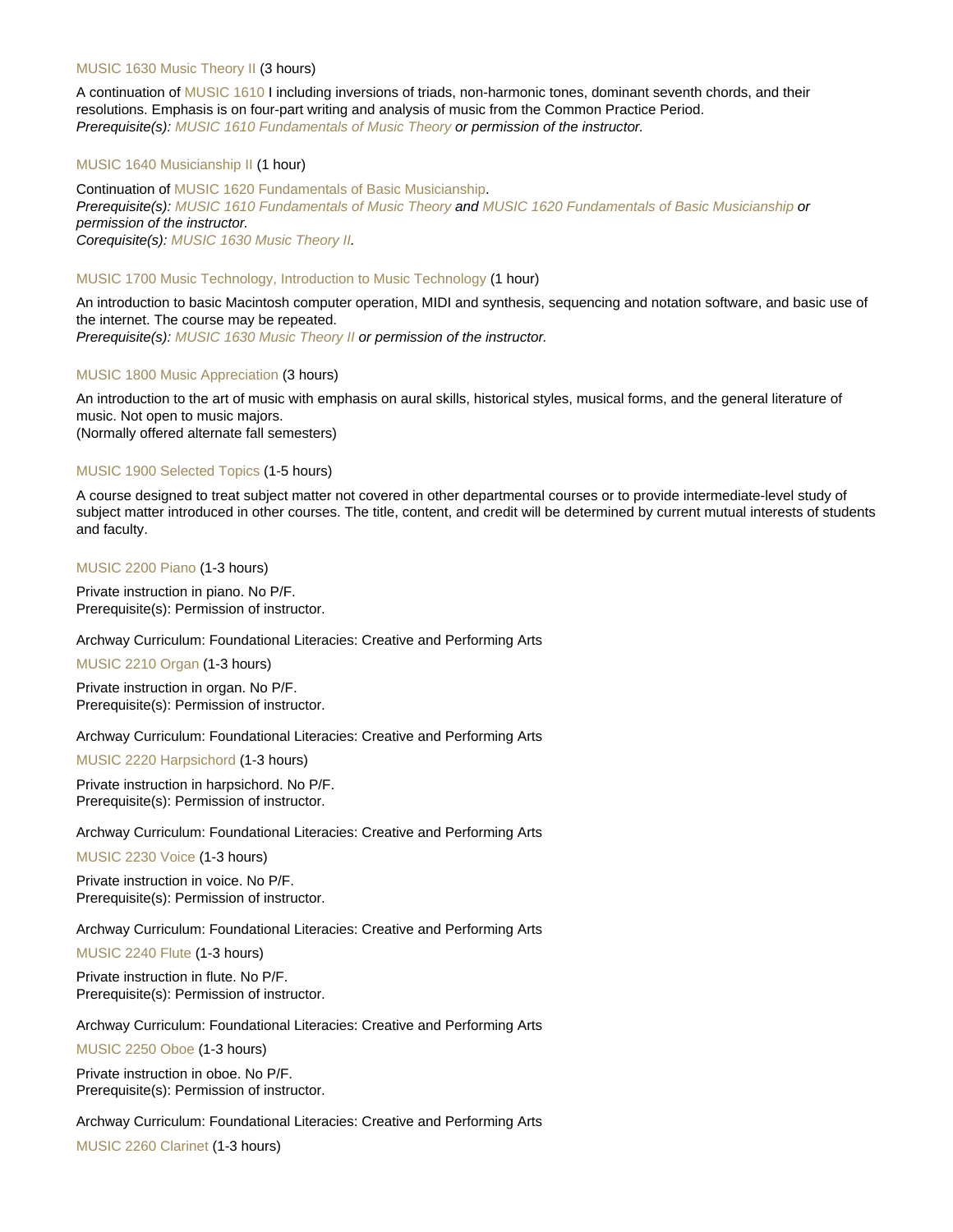Private instruction in clarinet. No P/F. Prerequisite(s): Permission of instructor.

Archway Curriculum: Foundational Literacies: Creative and Performing Arts

[MUSIC 2270 Saxophone](https://catalog.nebrwesleyan.edu/node/306841) (1-3 hours)

Private instruction in saxophone. No P/F. Prerequisite(s): Permission of instructor.

Archway Curriculum: Foundational Literacies: Creative and Performing Arts

[MUSIC 2280 Bassoon](https://catalog.nebrwesleyan.edu/node/306842) (1-3 hours)

Private instruction in bassoon. No P/F. Prerequisite(s): Permission of instructor.

Archway Curriculum: Foundational Literacies: Creative and Performing Arts

[MUSIC 2290 French Horn](https://catalog.nebrwesleyan.edu/node/306843) (1-3 hours)

Private instruction in french horn. No P/F. Prerequisite(s): Permission of instructor.

Archway Curriculum: Foundational Literacies: Creative and Performing Arts

[MUSIC 2300 Trumpet](https://catalog.nebrwesleyan.edu/node/306844) (1-3 hours)

Private instruction in trumpet. No P/F. Prerequisite(s): Permission of instructor.

Archway Curriculum: Foundational Literacies: Creative and Performing Arts

[MUSIC 2310 Trombone and Baritone](https://catalog.nebrwesleyan.edu/node/306845) (1-3 hours)

Private instruction in trombone and baritone. No P/F. Prerequisite(s): Permission of instructor.

Archway Curriculum: Foundational Literacies: Creative and Performing Arts

[MUSIC 2320 Tuba](https://catalog.nebrwesleyan.edu/node/306846) (1-3 hours)

Private instruction in tuba. No P/F. Prerequisite(s): Permission of instructor.

Archway Curriculum: Foundational Literacies: Creative and Performing Arts

[MUSIC 2330 Percussion](https://catalog.nebrwesleyan.edu/node/306847) (1-3 hours)

Private instruction in percussion. No P/F. Prerequisite(s): Permission of instructor.

Archway Curriculum: Foundational Literacies: Creative and Performing Arts

[MUSIC 2340 Guitar](https://catalog.nebrwesleyan.edu/node/306848) (1-3 hours)

Private instruction in guitar. No P/F. Prerequisite(s): Permission of instructor.

Archway Curriculum: Foundational Literacies: Creative and Performing Arts

[MUSIC 2350 Violin](https://catalog.nebrwesleyan.edu/node/306849) (1-3 hours)

Private instruction in violin. No P/F. Prerequisite(s): Permission of instructor.

Archway Curriculum: Foundational Literacies: Creative and Performing Arts

[MUSIC 2360 Viola](https://catalog.nebrwesleyan.edu/node/306850) (1-3 hours)

Private instruction in viola. No P/F. Prerequisite(s): Permission of instructor.

Archway Curriculum: Foundational Literacies: Creative and Performing Arts

[MUSIC 2370 Cello](https://catalog.nebrwesleyan.edu/node/306851) (1-3 hours)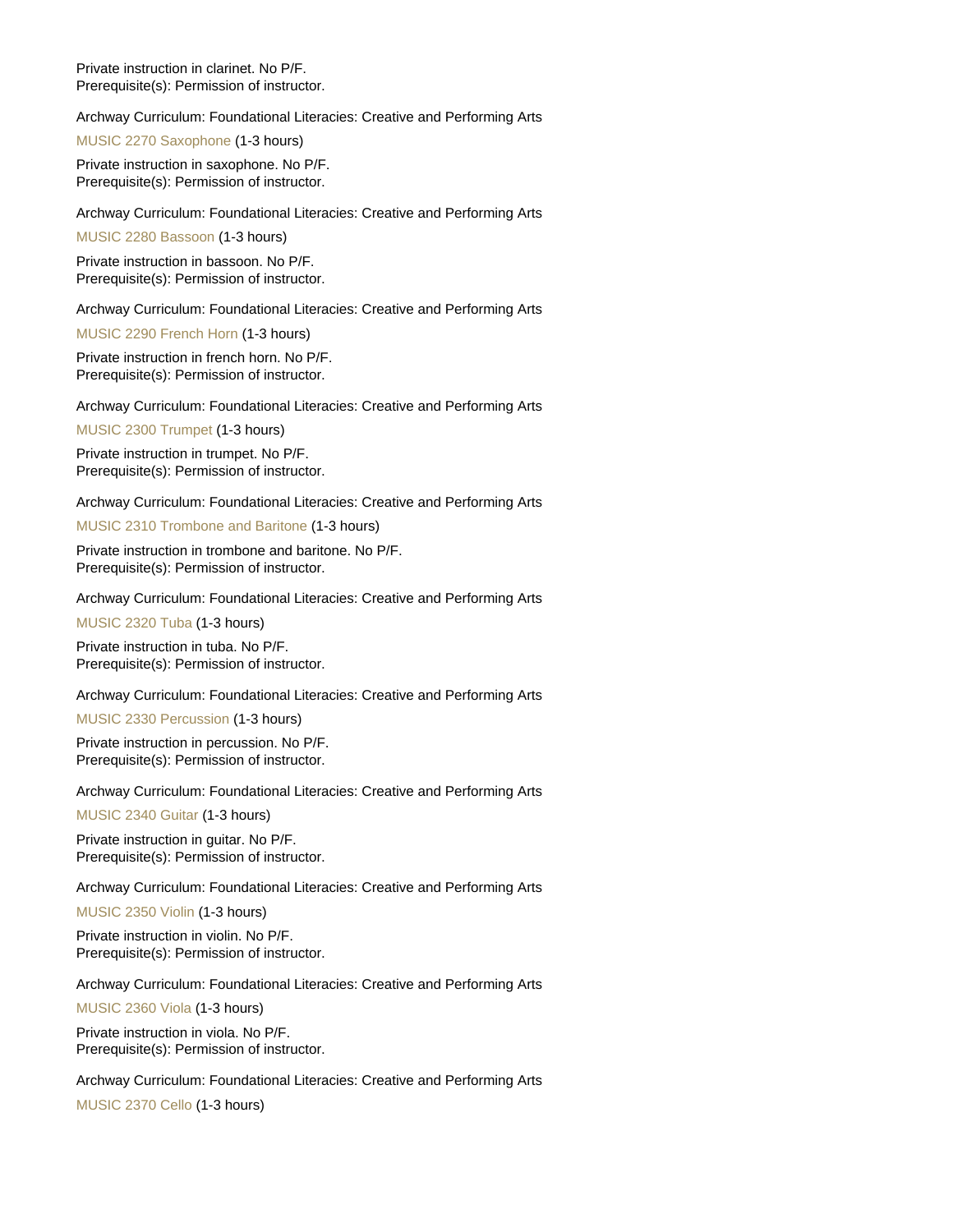Private instruction in cello. No P/F. Prerequisite(s): Permission of instructor.

#### Archway Curriculum: Foundational Literacies: Creative and Performing Arts

[MUSIC 2380 String Bass](https://catalog.nebrwesleyan.edu/node/306852) (1-3 hours)

Private instruction in string bass. No P/F. Prerequisite(s): Permission of instructor.

#### Archway Curriculum: Foundational Literacies: Creative and Performing Arts

#### [MUSIC 2400 Introduction to Vocal Literature](https://catalog.nebrwesleyan.edu/node/306853) (1 hour)

A general survey/overview of music written for the solo voice from 1600 to the present. The development and transformation of song style throughout the Baroque, Classical, Romantic, and Modern eras will be traced through listening assignments, lectures, and student presentations of specific composers and songs. Other selected topics will be covered, which may include: repertoire selection and programming for recitals and other occasions (weddings, funerals, church, etc.), poetic analysis, performance preparation, song study techniques, memorization, song translation, acting for the singer, and research techniques. Prerequisite(s): 4 semesters of Applied Voice or permission of the instructor. (Normally offered spring semesters in odd numbered years.)

#### [MUSIC 2410 Singer's Diction](https://catalog.nebrwesleyan.edu/node/306854) (1 hour)

A study of the phonetics and pronunciation of the international phonetic alphabet (IPA) and languages appropriate to the singer. Prerequisite(s): Music major, two semesters of private voice study, and/or permission of the instructor. (Normally offered each fall semester.)

#### [MUSIC 2420 Vocal Pedagogy](https://catalog.nebrwesleyan.edu/node/306855) (1 hour)

This course introduces a systematic pedagogical approach to the study of voice production for use in the studio or classroom. Students examine basic anatomy and physiology, vocal health, and other topics relevant to voice teaching. Students will apply these concepts through supervised teaching experiences both in and out of class. Prerequisite(s): Four semesters of college voice study or permission of the instructor.

#### [MUSIC 2430 Piano Pedagogy](https://catalog.nebrwesleyan.edu/node/306856) (1 hour)

A study of teaching techniques, method books, and repertoire for the novice piano teacher. Prerequisite(s): Four semesters of college piano study or permission of the instructor.

#### [MUSIC 2440 Organ Pedagogy](https://catalog.nebrwesleyan.edu/node/306857) (1 hour)

A study of materials and pedagogy of the organ. Prerequisite(s): Four semesters of college organ study or permission of the instructor.

#### [MUSIC 2450 Brass Pedagogy](https://catalog.nebrwesleyan.edu/node/306858) (1 hour)

A study of materials and pedagogy of brass instruments. Prerequisite(s): Four semesters of college brass study or permission of the instructor.

#### [MUSIC 2460 Woodwind Pedagogy](https://catalog.nebrwesleyan.edu/node/306859) (1 hour)

A study of materials and pedagogy of woodwind instruments. Prerequisite(s): Four semesters of college woodwind study or permission of the instructor.

#### [MUSIC 2470 Percussion Pedagogy](https://catalog.nebrwesleyan.edu/node/306860) (1 hour)

A study of materials and pedagogy of percussion instruments. Prerequisite(s): Four semesters of college percussion study or permission of the instructor.

#### [MUSIC 2500 Conducting I](https://catalog.nebrwesleyan.edu/node/306861) (2 hours)

An introduction to technique and conducting style with emphasis given to developing a nonbaton competency. Attention also will be given to vocal interpretation and choral score reading. Prerequisite(s): Sophomore standing or permission of the instructor. (Normally offered each fall semester.)

[MUSIC 2510 Conducting II](https://catalog.nebrwesleyan.edu/node/306862) (2 hours)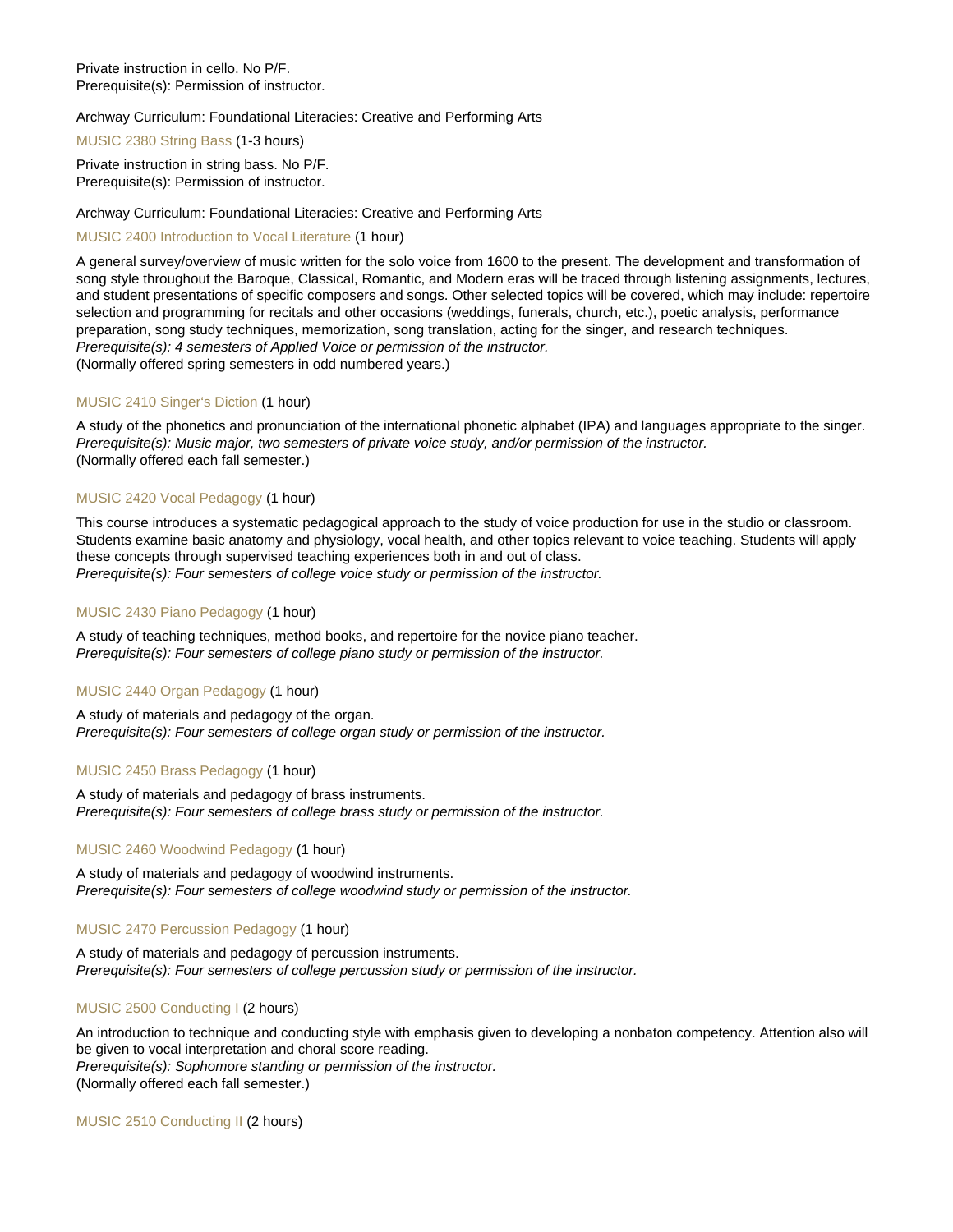Continuation of [MUSIC 2500 Conducting I](https://catalog.nebrwesleyan.edu/cc/2021-2022/course/360032) with emphasis on instrumental pedagogy, principles of instrumental transcription, orchestration, instrumental ranges and idiomatic characteristics, and score preparation. Prerequisite(s): [MUSIC 2500 Conducting I](https://catalog.nebrwesleyan.edu/cc/2021-2022/course/360032) or permission of the instructor. (Normally offered each spring semester.)

#### [MUSIC 2520 Music Methods and Materials for Elementary Teachers](https://catalog.nebrwesleyan.edu/node/306863) (2 hours)

A study of the theoretical materials of music and the methods of teaching music in the elementary schools. Intended primarily for elementary education majors and not open to music majors. Prerequisite(s): Sophomore standing or permission of the instructor. Cross-listed with EDUC-2520

#### [MUSIC 2530 Introduction to Jazz Improvisation](https://catalog.nebrwesleyan.edu/node/306864) (1 hour)

Explores jazz improvisation with an emphasis on jazz chords/scale relationships taught from the keyboard. Includes jazz solo transcriptions and small group improvisation.

Prerequisite(s): [MUSIC 1630 Music Theory II](https://catalog.nebrwesleyan.edu/cc/2021-2022/course/360001) or permission of the instructor.

#### [MUSIC 2600 Havana Nights:Cuban Youth Music Culture](https://catalog.nebrwesleyan.edu/node/310184) (4 hours)

Cuba is undergoing historical and rapid social change. This interdisciplinary sociology, music, and gender studies course explores contemporary Cuba through participant observation of youth music culture in the cities of Havana, Vinales, and Santa Clara. Students will receive academic instruction in historical and contemporary Cuba from both American and Cuban professors. Particular attention will be paid to the intersectionality of gender, sexuality, and race/ethnicity. Students will be exposed to ethnomusicology parameters of sound, setting, and significance. Students will use intersectionality analysis (informed by Launius and Hassel) and interdisciplinary feminist qualitative methods (informed primarily by Emerson, Fretz, and Shaw and Hesse-Biber). Students will be immersed in Cuban culture through casa particulares (homestays) and daily attendance at various musical events, clubs, and museums. Local guides, out-trips, academic lectures from Cuban Experts, instructor led reflections and facilitations, and student observations and reflections are all key components of this course.

Archway Curriculum: Essential Connections: Diversity Instructive: Global Archway Curriculum: Essential Connections: Experiential Learning: Intensive Archway Curriculum: Integrative Core: Chaos Thread

#### [MUSIC 2610 Music Theory III](https://catalog.nebrwesleyan.edu/node/306865) (3 hours)

Seventh chords, including the diminished seventh chord; various types of modulation; introduction of secondary dominants; analysis and writing of the period, binary, and ternary song forms; choral harmonization; and modal scales. Prerequisite(s): [MUSIC 1630 Music Theory II](https://catalog.nebrwesleyan.edu/cc/2021-2022/course/360001) or permission of the instructor.

#### [MUSIC 2620 Musicianship III](https://catalog.nebrwesleyan.edu/node/306866) (1 hour)

A review of advanced sight-reading and ear training, drills in more complex rhythmic and melodic materials including chromatic formations, and increased emphasis on individual part-singing and harmonic dictation. Prerequisite(s): [MUSIC 1630 Music Theory II](https://catalog.nebrwesleyan.edu/cc/2021-2022/course/360001) and [MUSIC 1640 Musicianship II](https://catalog.nebrwesleyan.edu/cc/2021-2022/course/360002) or permission of the instructor. Corequisite(s): [MUSIC 2610 Music Theory III](https://catalog.nebrwesleyan.edu/cc/2021-2022/course/360036).

#### [MUSIC 2630 Music Theory IV](https://catalog.nebrwesleyan.edu/node/306867) (3 hours)

This course examines the development of new concepts and theories of music that led to significant departures from standard musical practices and ideals. Students will explore twentieth century pitch resources, and contrast late tonal techniques and styles of composers such as Debussy, Ives, Messiaen, Stravinsky, Schoenberg, Webern and more. Analysis of specific works will promote discussions, tracing theoretical paths that led to the development of post tonal and avant-garde music. The content is designed to:

- 1. Widen your knowledge of, appreciation for, and ability to identify, describe, and critically assess musical works in light of the innovative ideas that led to their creation.
- 2. Give you a sophisticated understanding of the cultural, aesthetic, and stylistic relevence of these works in order to better comprehend the historical impact of radical departures from the norm.
- 3. To practically apply your knowledge of musical elements in order to create informed and appropriate musical interpretations within the body of music that forms your own repertoire.
- 4. To introduce you to the oral expression of your music in the style of a professional lecture presentation, so that you can improve your skills in verbally describing music and musical analysis.

Prerequisite(s): [MUSIC 2610 Music Theory III](https://catalog.nebrwesleyan.edu/cc/2021-2022/course/360036) or permission of the instructor.

Archway Curriculum: Essential Connections: Speaking Instructive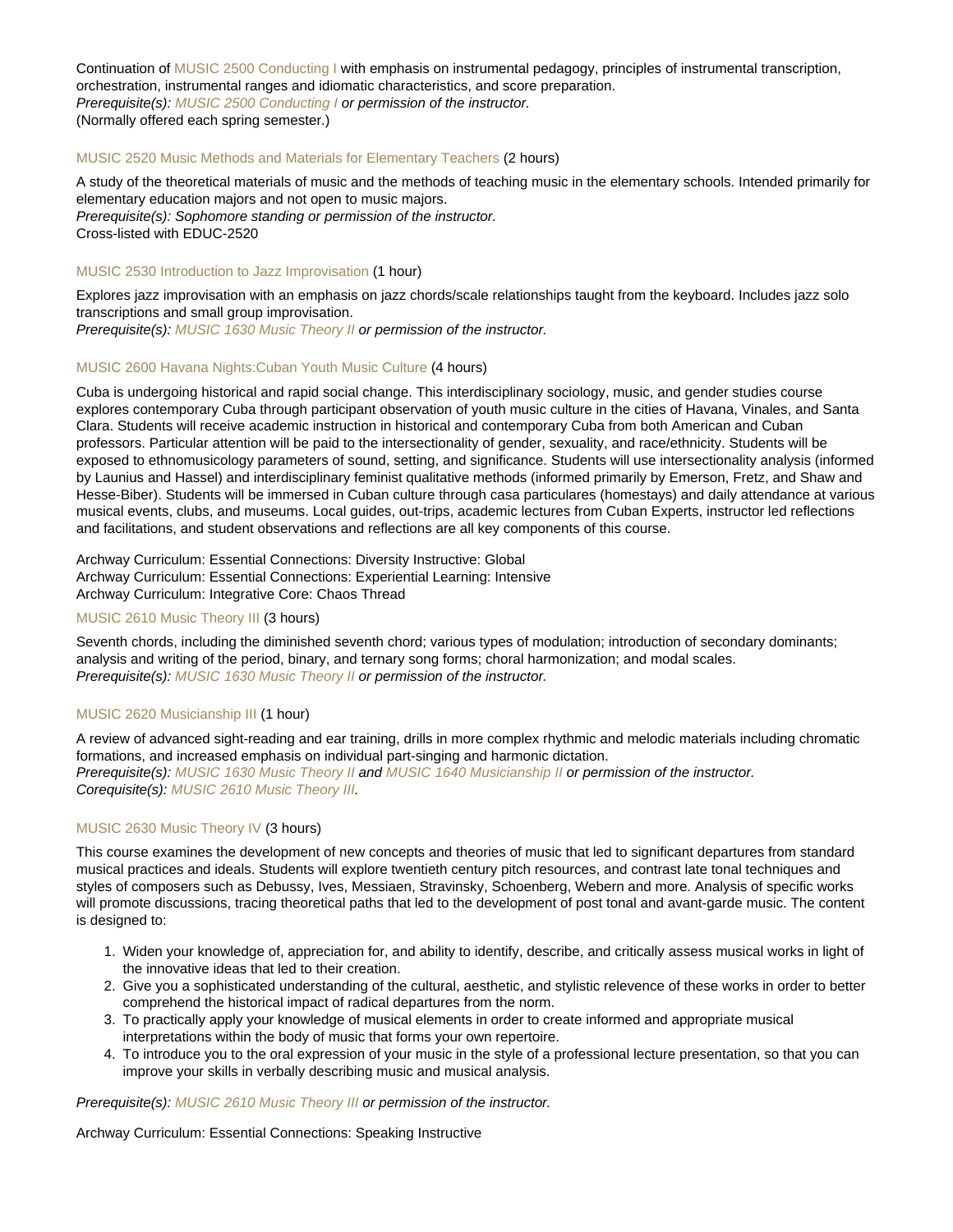#### Archway Curriculum: Integrative Core: Chaos Thread

#### [MUSIC 2640 Musicianship IV](https://catalog.nebrwesleyan.edu/node/310252) (1 hour)

This course focuses on advanced concepts of analytical listening. Relying on established practices, the student will learn how to make sense of intricate and advanced musical concepts by creating a connection between aural processes and the student's developed understanding of musical events. Topics in this class include demonstrating increasing fluency with 20th century tonalities such as modal, pentatonic, and octatonic scales, identifying tri-chord pitch-class sets, navigating exercises that modulate to distantly related keys through chromatic relationships, and auralizing advanced perceptual awareness of nondiatonic and post-tonal musical structures. Student's will focus their efforts on two subdivisions that highlight important areas of skill development – aural acuity in recognizing advanced structures in order to identify their function in increasingly chromatic and post tonal music, and the ability to demonstrate this both through oral expression in performance and written notation of cognitively recalled exercises.

Prerequisite(s): [MUSIC 2610 Music Theory III](https://catalog.nebrwesleyan.edu/cc/2021-2022/course/360036) and [MUSIC 2620 Musicianship III](https://catalog.nebrwesleyan.edu/cc/2021-2022/course/360037) or permission of the instructor. Corequisite(s): [MUSIC 2630 Music Theory IV](https://catalog.nebrwesleyan.edu/cc/2021-2022/course/360038).

#### [MUSIC 2700 Computers and Technology for the Musician and the Music Educator](https://catalog.nebrwesleyan.edu/node/306868) (2 hours)

The course is offered to explore the essential topics a musician should consider when using computers and technology - whether for the purpose of listening, performing, composing, or teaching. Covering subjects ranging from music CAI (Computer Assisted Instruction) and desktop publishing to notation sequencing and MIDI and multimedia and CD audio, this course is designed as an introductory undergraduate course devoted to computers as applied to music technology for the musician and music educator.

#### [MUSIC 2800 American Music](https://catalog.nebrwesleyan.edu/node/306869) (3 hours)

The entire range of American folk, popular, and art musical styles, and the history of music in the United States since the beginning of European settlement in Florida in 1565 will be presented. (Normally offered alternate fall semesters.)

#### [MUSIC 2810 World Music Cultures](https://catalog.nebrwesleyan.edu/node/306870) (3 hours)

Key cultural concepts are used to explore music from selected global case studies. Social, cultural, and historical contexts are examined in relation to musical materials and their application in various traditions and repertoires. The fieldwork project (and experiential learning component) for this class requires some off-campus activities to be arranged by the student. Prerequisite(s): Sophomore standing and permission from instructor.

Archway Curriculum: Essential Connections: Discourse Instructive Archway Curriculum: Essential Connections: Diversity Instructive: Global Archway Curriculum: Essential Connections: Experiential Learning: Exploratory Archway Curriculum: Integrative Core: Identity Thread

#### [MUSIC 2820 Film Music](https://catalog.nebrwesleyan.edu/node/306871) (3 hours)

This course will provide an overview of the uses and meanings of music in the development of film during the past century. It will examine the many different ways that directors, composers, and musicians applied music to the moving image during this period and how music has come to impact the film experience since the introduction of sound.

#### [MUSIC 2830 Music and Gender](https://catalog.nebrwesleyan.edu/node/306872) (3 hours)

From Hildegard von Bingen to Nicki Minaj, this course examines the ways in which social constructions of gender have shaped the interpretation, reception, and historical narratives of popular, classical, and traditional music styles. Through historiography and musical analysis, we will discuss systems of domination and subordination along with stereotyped and biased assumptions about women and men pertinent to the music of specific cultures and time periods. Cross-listed with GEND-2830.

#### Archway Curriculum: Integrative Core: Gender and Sexuality Thread

#### [MUSIC 2850 Sex and the Arts](https://catalog.nebrwesleyan.edu/node/309329) (3 hours)

Including films, music videos, and musicals this course examines varied depictions of sexualities in the arts (defined broadly), especially those that intersect with music. Students will also discuss the ways in which social constructs of gender have shaped those works and their reception. By analyzing specific pieces we will discuss systems of domination and subordination along with stereotyped and biased assumptions about women, men, and individuals across the gender spectrum.

Archway Curriculum: Essential Connections: Discourse Instructive Archway Curriculum: Essential Connections: Diversity Instructive: U.S. Archway Curriculum: Essential Connections: Experiential Learning: Exploratory Archway Curriculum: Integrative Core: Chaos Thread

[MUSIC 2900 Selected Topics](https://catalog.nebrwesleyan.edu/node/308401) (1-4 hours)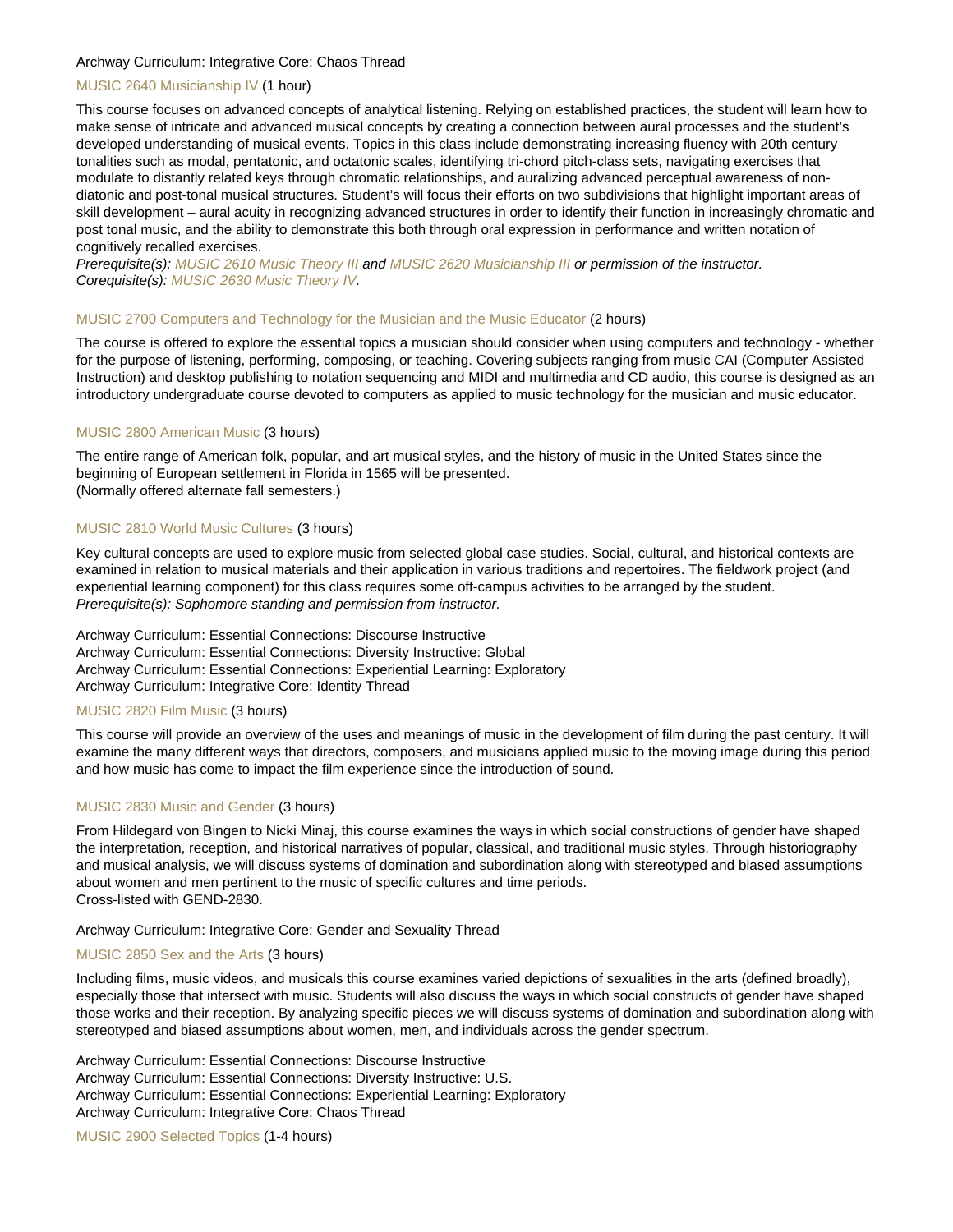A topical course designed to investigate relevant subject matter not included in any standard courses. The title and the content will be determined by current mutual interests of students and faculty. This course may be offered to meet a requirement for a major only by approval of the department chair.

[MUSIC 3200 Piano](https://catalog.nebrwesleyan.edu/node/306874) (1-3 hours)

Private instruction in piano. No P/F. Prerequisite(s): Permission of instructor.

Archway Curriculum: Foundational Literacies: Creative and Performing Arts

[MUSIC 3210 Organ](https://catalog.nebrwesleyan.edu/node/306875) (1-3 hours)

Private instruction in organ. No P/F. Prerequisite(s): Permission of instructor.

Archway Curriculum: Foundational Literacies: Creative and Performing Arts

[MUSIC 3220 Harpsichord](https://catalog.nebrwesleyan.edu/node/306876) (1-3 hours)

Private instruction in harpsichord. No P/F. Prerequisite(s): Permission of instructor.

Archway Curriculum: Foundational Literacies: Creative and Performing Arts

[MUSIC 3230 Voice](https://catalog.nebrwesleyan.edu/node/306877) (1-3 hours)

Private instruction in voice. No P/F. Prerequisite(s): Permission of instructor.

Archway Curriculum: Foundational Literacies: Creative and Performing Arts

[MUSIC 3240 Flute](https://catalog.nebrwesleyan.edu/node/306878) (1-3 hours)

See department for course description.

Archway Curriculum: Foundational Literacies: Creative and Performing Arts

[MUSIC 3250 Oboe](https://catalog.nebrwesleyan.edu/node/306879) (1-3 hours)

Private instruction in oboe. No P/F. Prerequisite(s): Permission of instructor.

Archway Curriculum: Foundational Literacies: Creative and Performing Arts

[MUSIC 3260 Clarinet](https://catalog.nebrwesleyan.edu/node/306880) (1-3 hours)

Private instruction in clarinet. No P/F. Prerequisite(s): Permission of instructor.

Archway Curriculum: Foundational Literacies: Creative and Performing Arts

[MUSIC 3270 Saxophone](https://catalog.nebrwesleyan.edu/node/306881) (1-3 hours)

Private instruction in saxophone. No P/F. Prerequisite(s): Permission of instructor.

Archway Curriculum: Foundational Literacies: Creative and Performing Arts

[MUSIC 3280 Bassoon](https://catalog.nebrwesleyan.edu/node/306882) (1-3 hours)

Private instruction in bassoon. No P/F. Prerequisite(s): Permission of instructor.

Archway Curriculum: Foundational Literacies: Creative and Performing Arts

[MUSIC 3290 French Horn](https://catalog.nebrwesleyan.edu/node/306883) (1-3 hours)

Private instruction in french horn. No P/F. Prerequisite(s): Permission of instructor.

Archway Curriculum: Foundational Literacies: Creative and Performing Arts

[MUSIC 3300 Trumpet](https://catalog.nebrwesleyan.edu/node/306884) (1-3 hours)

Private instruction in trumpet. No P/F. Prerequisite(s): Permission of instructor.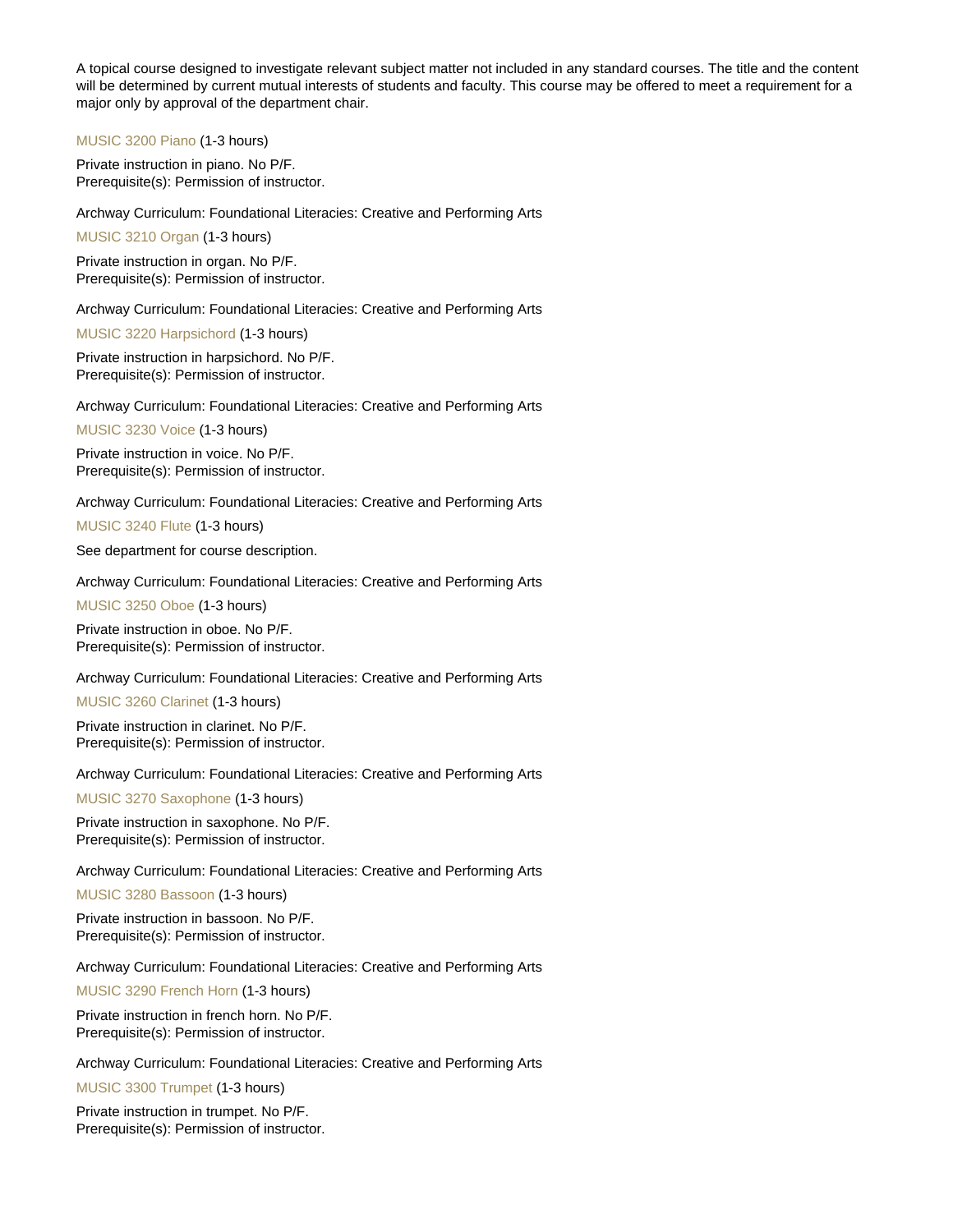#### Archway Curriculum: Foundational Literacies: Creative and Performing Arts

[MUSIC 3310 Trombone and Baritone](https://catalog.nebrwesleyan.edu/node/306885) (1-3 hours)

Private instruction in trombone and baritone. No P/F. Prerequisite(s): Permission of instructor.

Archway Curriculum: Foundational Literacies: Creative and Performing Arts

[MUSIC 3320 Tuba](https://catalog.nebrwesleyan.edu/node/306886) (1-3 hours)

Private instruction in tuba. No P/F. Prerequisite(s): Permission of instructor.

Archway Curriculum: Foundational Literacies: Creative and Performing Arts

[MUSIC 3330 Percussion](https://catalog.nebrwesleyan.edu/node/306887) (1-3 hours)

Private instruction in percussion. No P/F. Prerequisite(s): Permission of instructor.

Archway Curriculum: Foundational Literacies: Creative and Performing Arts

[MUSIC 3340 Guitar](https://catalog.nebrwesleyan.edu/node/306888) (1-3 hours)

Private instruction in guitar. No P/F. Prerequisite(s): Permission of instructor.

Archway Curriculum: Foundational Literacies: Creative and Performing Arts

[MUSIC 3350 Violin](https://catalog.nebrwesleyan.edu/node/306889) (1-3 hours)

Private instruction in violin. No P/F. Prerequisite(s): Permission of instructor.

Archway Curriculum: Foundational Literacies: Creative and Performing Arts

[MUSIC 3360 Viola](https://catalog.nebrwesleyan.edu/node/306890) (1-3 hours)

Private instruction in viola. No P/F. Prerequisite(s): Permission of instructor.

Archway Curriculum: Foundational Literacies: Creative and Performing Arts

[MUSIC 3370 Cello](https://catalog.nebrwesleyan.edu/node/306891) (1-3 hours)

Private instruction in cello. No P/F. Prerequisite(s): Permission of instructor.

Archway Curriculum: Foundational Literacies: Creative and Performing Arts

[MUSIC 3380 String Bass](https://catalog.nebrwesleyan.edu/node/306892) (1-3 hours)

Private instruction in string bass. No P/F. Prerequisite(s): Permission of instructor.

Archway Curriculum: Foundational Literacies: Creative and Performing Arts

[MUSIC 3500 Advanced Conducting - Vocal](https://catalog.nebrwesleyan.edu/node/306893) (2 hours)

A study of advanced conducting techniques adapted to individual student need. Emphasis will be placed on an in-depth study of choral style, literature, and various philosophies of choral singing.

Prerequisite(s): [MUSIC 2510 Conducting II](https://catalog.nebrwesleyan.edu/cc/2021-2022/course/360033) or permission of the instructor. (Normally offered each spring semester.)

#### [MUSIC 3510 Advanced Conducting - Instrumental](https://catalog.nebrwesleyan.edu/node/306894) (2 hours)

A study of the advanced conducting techniques as applied to the needs of the student (i.e., band directing, orchestral conducting, and others).

Prerequisite(s): [MUSIC 2510 Conducting II](https://catalog.nebrwesleyan.edu/cc/2021-2022/course/360033) or permission of the instructor. (Normally offered each fall semester.)

#### [MUSIC 3530 Secondary Instrumental Methods](https://catalog.nebrwesleyan.edu/node/306896) (3 hours)

This course is designed to prepare students for teaching instrumental music in late elementary, middle and senior high school. Students will develop knowledge, skills and techniques for planning, delivering, and evaluating music instruction; organizing and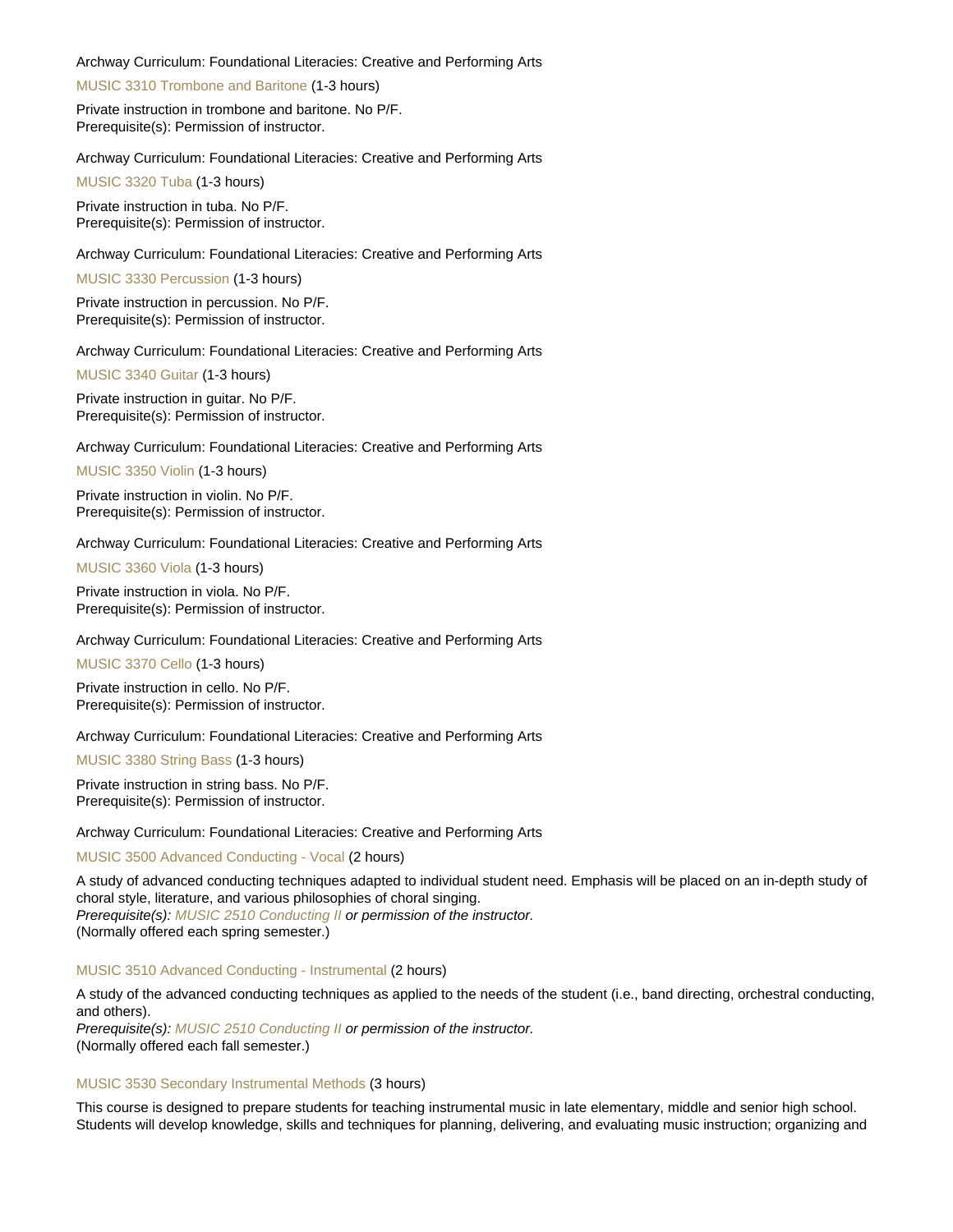administering an instrumental music program; and curriculum development, material selection, rehearsal procedures, and the philosophy of instrumental music teaching. Students must sign up for one of the labs associated with this course. Prerequisite(s): Acceptance in the Teacher Education Program or by permission of the chair of the Department of Education. Must have passed piano proficiency and PPST exam. (Normally offered each fall semester.)

#### [MUSIC 3530L Secondary Instrumental Methods Lab](https://catalog.nebrwesleyan.edu/node/310238) (0 hours)

This lab course is to be taken in conjunction with [MUSIC 3530 Secondary Instrumental Methods.](https://catalog.nebrwesleyan.edu/cc/2021-2022/course/360067) Students will have been placed by the instructor into a secondary instrumental music classroom in a public school by the first week of class. Students will complete a minimum of 20 hours of observation and teaching over the course of the semester at their placement site. Typically, students visit the classroom for approximately two hours per week. It is anticipated that the hours are completed throughout the entire semester, so students should plan to continue going to their placements for the entire semester even if they complete the 20 hours early in the semester.

#### [MUSIC 3540 Elementary General Music Methods](https://catalog.nebrwesleyan.edu/node/306897) (3 hours)

This course is designed to help preservice music teachers develop ways of thinking about music teaching and learning in the elementary music classroom. Students will develop knowledge, skills and techniques for planning, delivering and evaluating music instruction for children. Although the specific focus of this course is children ages 5-12, many of the principles of teaching and learning apply to younger and older learners. Students must sign up for one of the labs associated with this course. Prerequisite(s): Acceptance in the Teacher Education Program or by permission of the chair of the Department of Education. Must have passed piano proficiency and PPST exam.

#### [MUSIC 3540L Elementary General Music Methods Lab](https://catalog.nebrwesleyan.edu/node/310239) (0 hours)

This lab course is to be taken in conjunction with [MUSIC 3540 Elementary General Music Methods.](https://catalog.nebrwesleyan.edu/cc/2021-2022/course/360068) Students will have been placed by the instructor into an elementary music classroom in a public school by the first week of class. Students will complete a minimum of 20 hours of observation and teaching over the course of the semester at their placement site. Typically, students visit the classroom for approximately two hours per week. It is anticipated that the hours are completed throughout the entire semester, so students should plan to continue going to their placements for the entire semester even if they complete the 20 hours early in the semester.

#### [MUSIC 3550 Secondary Vocal Music Methods](https://catalog.nebrwesleyan.edu/node/306898) (3 hours)

A survey of teaching vocal music in the secondary schools (grades 7-12). Emphasis is on administration, organization, rehearsal procedures, materials, and the philosophy of music as a public school subject.

Prerequisite(s): Acceptance in the Teacher Education Program or by permission of the chair of the Department of Education. Must have passed piano proficiency and PPST exam.

## [MUSIC 3550L Secondary Choral Methods Lab](https://catalog.nebrwesleyan.edu/node/310240) (0 hours)

This lab course is to be taken in conjunction with [MUSIC 3550 Secondary Vocal Music Methods.](https://catalog.nebrwesleyan.edu/cc/2021-2022/course/360069) Students will have been placed by the instructor into a secondary vocal music classroom in a public school by the first week of class. Students will complete a minimum of 20 hours of observation and teaching over the course of the semester at their placement site. Typically, students visit the classroom for approximately two hours per week. It is anticipated that the hours are completed throughout the entire semester, so students should plan to continue going to their placements for the entire semester even if they complete the 20 hours early in the semester.

#### [MUSIC 3610 Arranging and Instrumentation](https://catalog.nebrwesleyan.edu/node/306899) (2 hours)

The study of arranging techniques for instrumental and vocal ensembles, including the ranges and capabilities of instruments and voices and scoring procedures.

Prerequisite(s): [MUSIC 2630 Music Theory IV.](https://catalog.nebrwesleyan.edu/cc/2021-2022/course/360038) (Normally offered each fall semester.)

#### [MUSIC 3630 Composition I](https://catalog.nebrwesleyan.edu/node/306901) (2 hours)

Beginning composition in small forms for voice, piano, and small instrumental groups. May be repeated one time. Prerequisite(s): [MUSIC 2630 Music Theory IV](https://catalog.nebrwesleyan.edu/cc/2021-2022/course/360038) or permission of the instructor.

#### [MUSIC 3830 Music History: Gender and Sexuality](https://catalog.nebrwesleyan.edu/node/306904) (4 hours)

This course provides a rigorous and detailed examination of select pieces across the Western music tradition related to gender and/or sexuality, and also explores the relationships between music, history, and culture. Through historiography and musical analysis, we will discuss systems of domination and subordination along with stereotyped and biased assumptions about women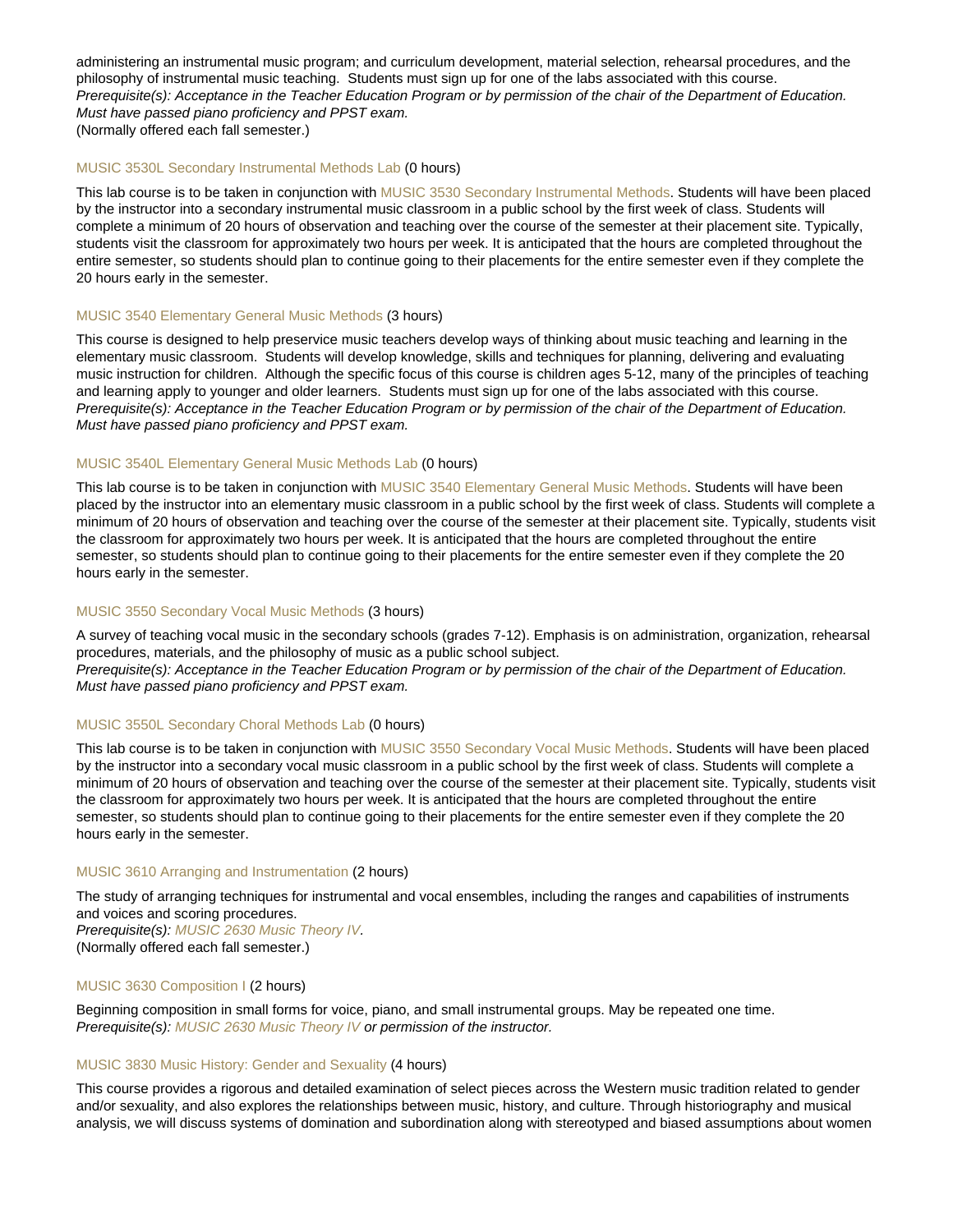and men pertinent to the music of specific cultures and time periods. The course is designed to:1) provide students with a foundational knowledge of key genres and social/cultural background from different historical periods across the Western music tradition; 2) give students a sophisticated understanding of the cultural, aesthetic, stylistic, and performance practice issues related to select pieces, using scholarly articles, source readings, and stylistic analysis (scoring, dynamics, rhythm, melody, harmony, texture, form).

Prerequisite(s): Junior standing and permission of the instructor.

Archway Curriculum: Essential Connections: Writing Instructive Archway Curriculum: Essential Connections: Diversity Instructive: U.S. Archway Curriculum: Integrative Core: Gender and Sexuality Thread

#### [MUSIC 3840 Music History: The Environment](https://catalog.nebrwesleyan.edu/node/307933) (4 hours)

Through historiography and musical analysis this course provides a rigorous and detailed examination of select pieces across the Western music tradition related to the environment, and also explores the relationships between music, history, and culture. Focusing on works that engage the environment, the course content is designed to provide students with a foundational knowledge of key genres and social/cultural background from different historical periods across the Western music tradition; and give students a sophisticated understanding of the cultural, aesthetic, stylistic, and performance practice issues related to select pieces, using scholarly articles, source readings, and stylistic analysis (scoring, dynamics, rhythm, melody, harmony, texture, form).

Prerequisite(s): Junior standing and permission of the instructor.

Archway Curriculum: Essential Connections: Writing Instructive Archway Curriculum: Integrative Core: Humans in the Natural Environment Thread

#### [MUSIC 3900 Selected Topics](https://catalog.nebrwesleyan.edu/node/308405) (1-4 hours)

A topical course designed to investigate relevant subject matter not included in any standard courses. The title and the content will be determined by current mutual interests of students and faculty. This course may be offered to meet a requirement for a major only by approval of the department chair.

[MUSIC 4200 Piano](https://catalog.nebrwesleyan.edu/node/307611) (1-3 hours)

Private instruction in piano. No P/F. Prerequisite(s): Permission of instructor.

Archway Curriculum: Foundational Literacies: Creative and Performing Arts

[MUSIC 4210 Organ](https://catalog.nebrwesleyan.edu/node/307612) (1-3 hours)

Private instruction in organ. No P/F. Prerequisite(s): Permission of instructor.

Archway Curriculum: Foundational Literacies: Creative and Performing Arts

[MUSIC 4220 Harpsichord](https://catalog.nebrwesleyan.edu/node/307613) (1-3 hours)

Private instruction in harpsichord. No P/F. Prerequisite(s): Permission of instructor.

Archway Curriculum: Foundational Literacies: Creative and Performing Arts

[MUSIC 4230 Voice](https://catalog.nebrwesleyan.edu/node/307614) (1-3 hours)

Private instruction in voice. No P/F. Prerequisite(s): Permission of instructor.

Archway Curriculum: Foundational Literacies: Creative and Performing Arts

[MUSIC 4240 Flute](https://catalog.nebrwesleyan.edu/node/307615) (1-3 hours)

Private instruction in flute. No P/F. Prerequisite(s): Permission of instructor.

Archway Curriculum: Foundational Literacies: Creative and Performing Arts

[MUSIC 4250 Oboe](https://catalog.nebrwesleyan.edu/node/307616) (1-3 hours)

Private instruction in oboe. No P/F. Prerequisite(s): Permission of instructor.

Archway Curriculum: Foundational Literacies: Creative and Performing Arts

[MUSIC 4260 Clarinet](https://catalog.nebrwesleyan.edu/node/307617) (1-3 hours)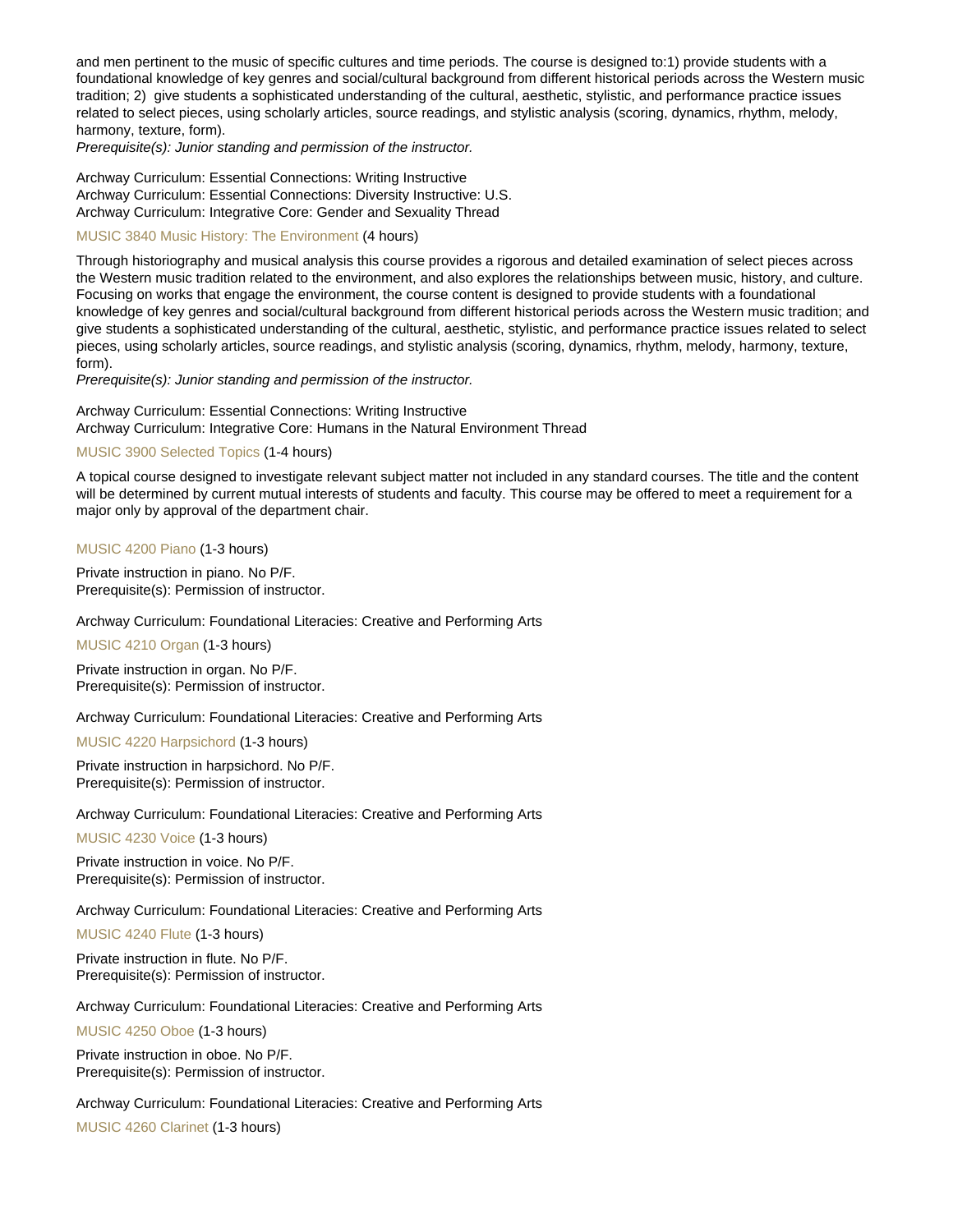Private instruction in clarinet. No P/F. Prerequisite(s): Permission of instructor.

Archway Curriculum: Foundational Literacies: Creative and Performing Arts

[MUSIC 4270 Saxophone](https://catalog.nebrwesleyan.edu/node/307618) (1-3 hours)

Private instruction in saxophone. No P/F. Prerequisite(s): Permission of instructor.

Archway Curriculum: Foundational Literacies: Creative and Performing Arts

[MUSIC 4280 Bassoon](https://catalog.nebrwesleyan.edu/node/307619) (1-3 hours)

Private instruction in bassoon. No P/F. Prerequisite(s): Permission of instructor.

Archway Curriculum: Foundational Literacies: Creative and Performing Arts

[MUSIC 4290 French Horn](https://catalog.nebrwesleyan.edu/node/307620) (1-3 hours)

Private instruction in french horn. No P/F. Prerequisite(s): Permission of instructor.

Archway Curriculum: Foundational Literacies: Creative and Performing Arts

[MUSIC 4300 Trumpet](https://catalog.nebrwesleyan.edu/node/307621) (1-3 hours)

Private instruction in trumpet. No P/F. Prerequisite(s): Permission of instructor.

Archway Curriculum: Foundational Literacies: Creative and Performing Arts

[MUSIC 4310 Trombone and Baritone](https://catalog.nebrwesleyan.edu/node/307622) (1-3 hours)

Private instruction in trombone and baritone. No P/F. Prerequisite(s): Permission of instructor.

Archway Curriculum: Foundational Literacies: Creative and Performing Arts

[MUSIC 4320 Tuba](https://catalog.nebrwesleyan.edu/node/307623) (1-3 hours)

Private instruction in tuba. No P/F. Prerequisite(s): Permission of instructor.

Archway Curriculum: Foundational Literacies: Creative and Performing Arts

[MUSIC 4330 Percussion](https://catalog.nebrwesleyan.edu/node/307624) (1-3 hours)

Private instruction in percussion. No P/F. Prerequisite(s): Permission of instructor.

Archway Curriculum: Foundational Literacies: Creative and Performing Arts

[MUSIC 4340 Guitar](https://catalog.nebrwesleyan.edu/node/307625) (1-3 hours)

Private instruction in guitar. No P/F. Prerequisite(s): Permission of instructor.

Archway Curriculum: Foundational Literacies: Creative and Performing Arts

[MUSIC 4350 Violin](https://catalog.nebrwesleyan.edu/node/307626) (1-3 hours)

Private instruction in violin. No P/F. Prerequisite(s): Permission of instructor.

Archway Curriculum: Foundational Literacies: Creative and Performing Arts

[MUSIC 4360 Viola](https://catalog.nebrwesleyan.edu/node/307627) (1-3 hours)

Private instruction in viola. No P/F. Prerequisite(s): Permission of instructor.

Archway Curriculum: Foundational Literacies: Creative and Performing Arts

[MUSIC 4370 Cello](https://catalog.nebrwesleyan.edu/node/307628) (1-3 hours)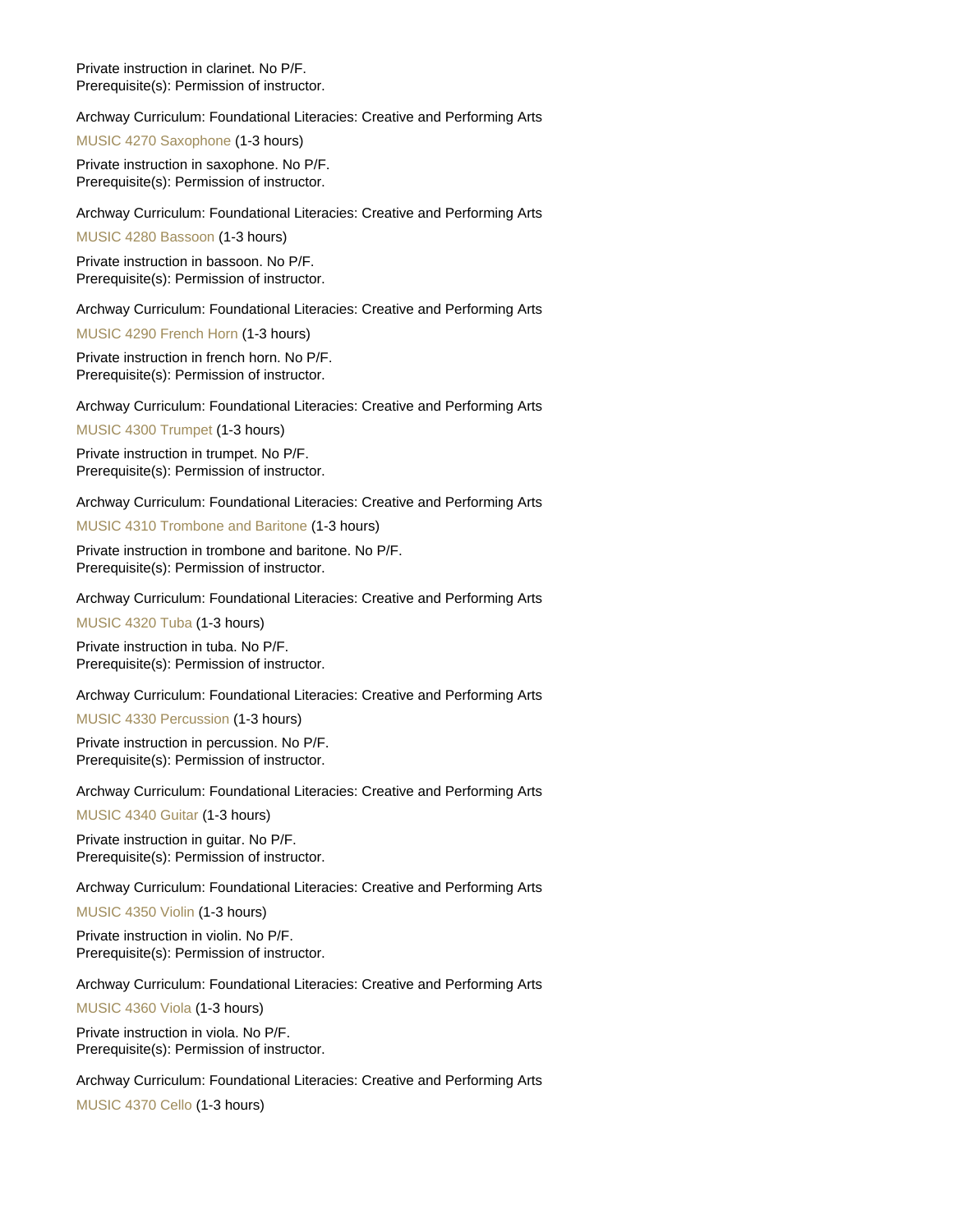Private instruction in cello. No P/F. Prerequisite(s): Permission of instructor.

Archway Curriculum: Foundational Literacies: Creative and Performing Arts

[MUSIC 4380 String Bass](https://catalog.nebrwesleyan.edu/node/307629) (1-3 hours)

Private instruction in string bass. No P/F. Prerequisite(s): Permission of instructor.

Archway Curriculum: Foundational Literacies: Creative and Performing Arts

[MUSIC 4610 Counterpoint](https://catalog.nebrwesleyan.edu/node/306905) (2 hours)

Two-part counterpoint based on styles developed in the sixteenth and eighteenth centuries, beginning with the five species, followed by canon and invention. Invertible counterpoint. Prerequisite(s): [MUSIC 2360 Viola](https://catalog.nebrwesleyan.edu/cc/2021-2022/course/360021) or permission of the instructor.

#### [MUSIC 4620 Counterpoint II](https://catalog.nebrwesleyan.edu/node/306906) (2 hours)

This course will continue the study of 18th-century counterpoint in a 3-voice texture and will extend to various styles from the 20th century. Students who have taken Counterpoint I will build on their knowledge of 2-voice texture of 16th- and 18th- century counterpoint. They will be expected to write a 3-voice invention in 18th-century style, and will experiment writing counterpoint in 20th-century style, such as that of Hindemith.

Prerequisite(s): [MUSIC 4610 Counterpoint](https://catalog.nebrwesleyan.edu/cc/2021-2022/course/360076).

#### [MUSIC 4630 Composition II](https://catalog.nebrwesleyan.edu/node/306907) (2 hours)

Continuation of [MUSIC 3630 Composition I](https://catalog.nebrwesleyan.edu/cc/2021-2022/course/360072) with emphasis on large forms, choral, and orchestral composition. May be repeated one time.

Prerequisite(s): [MUSIC 3630 Composition I](https://catalog.nebrwesleyan.edu/cc/2021-2022/course/360072) or permission of the instructor.

#### [MUSIC 4900 Selected Topics](https://catalog.nebrwesleyan.edu/node/306908) (1-5 hours)

A course designed to treat subject matter not covered in other departmental courses or to provide advanced study of subject matter introduced in other courses. The title, content, and credit will be determined by current mutual interests of students and faculty.

Prerequisite(s): To be determined.

#### [MUSIC 4940 Senior Recital](https://catalog.nebrwesleyan.edu/node/306910) (1 hour)

Final performance demonstrating the ability of performance majors. Prerequisite(s): Permission of the department chair.

#### [MUSIC 4950 Independent Study](https://catalog.nebrwesleyan.edu/node/306911) (1-12 hours)

Individual study of a specific music topic under the supervision of a staff member. Independent Study may not duplicate courses described in the catalog.

Prerequisite(s): Permission of the department chair.

#### [MUSIC 4960 Special Projects](https://catalog.nebrwesleyan.edu/node/306912) (1-15 hours)

Supervised work on an approved project involving subject matter not included in any of the standard courses. Projects are normally developed individually but may be developed in organized groups. Prerequisite(s): Permission of the department chair.

[MUSIC 4970 Music Internship](https://catalog.nebrwesleyan.edu/node/306913) (1-8 hours)

An on-the-job training situation to satisfy the mutual interests of the department, the sponsor, and the student. Pass/Fail only.

Prerequisite(s): Permission of the department chair.

#### [MUSIC 4980 Senior Capstone Seminar](https://catalog.nebrwesleyan.edu/node/306914) (2 hours)

Advanced research methods, analytical writing, and professional presentation skills compromise the primary components of this rigorous culminating course, which focuses on the integration and application of knowledge and prepares students for the transition from their undergraduate education into their future profession. The Senior Capstone Seminar should be taken during the student's last year in residence at Nebraska Wesleyan University.